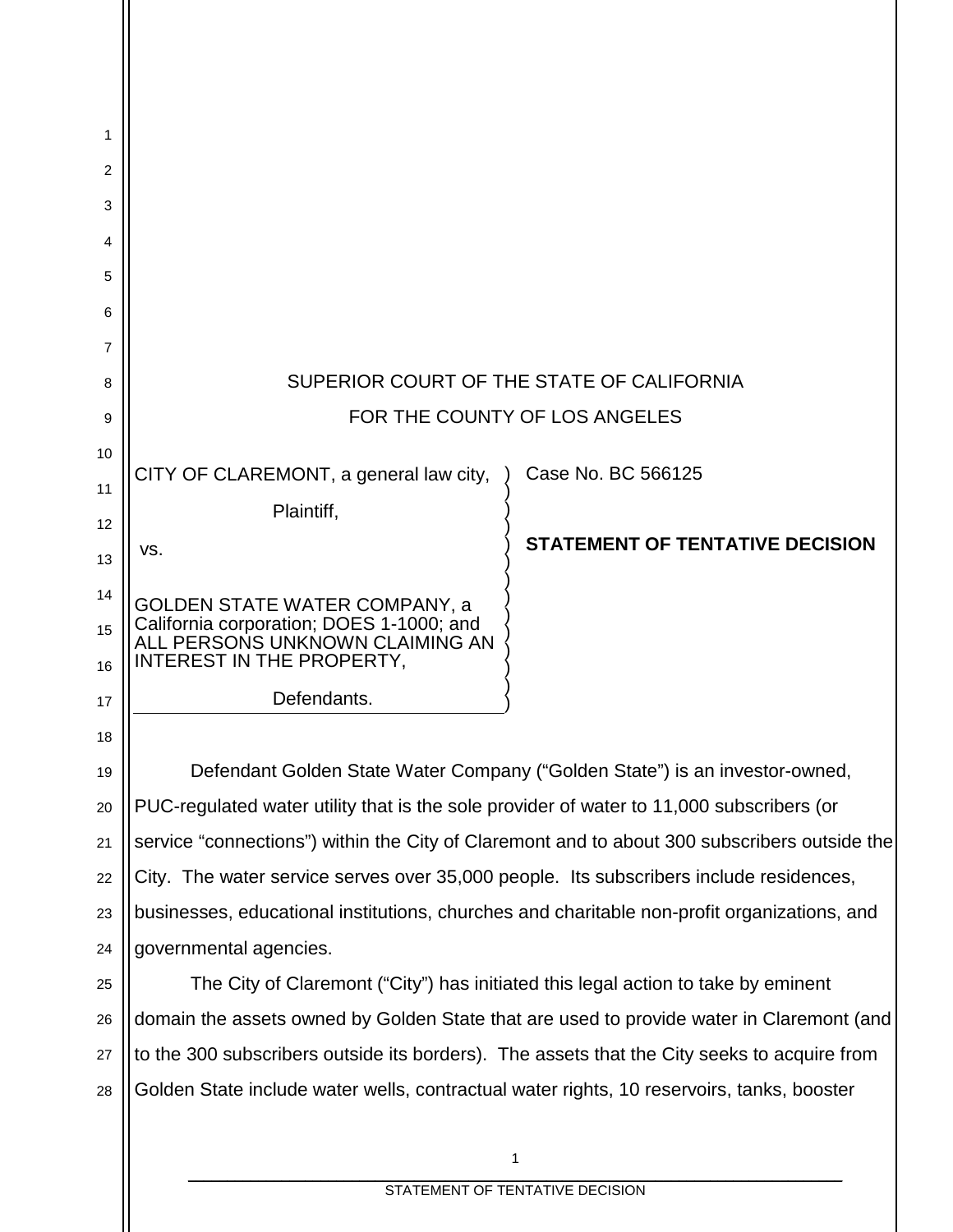1 2 3 pumps, 150 miles of underground pipelines, other infrastructure, real properties, and business systems used to deliver water (collectively referred to as "the Claremont Water Assets").

4 5 6 7 8 9 10 The City, if it is successful in acquiring the Claremont Water Assets, intends to use the Assets to operate a municipally-owned water system to sell water from the same sources to subscribers in the same service area. The City itself does not have experience in operating a water system, so the City has entered into a contract with the City of La Verne, an adjacent city and the operator of its own municipal water system, to manage the water system for Claremont for five years. Claremont will pay to La Verne all expenses plus a ten percent fee for its operation of the Claremont water system.

The City offered Golden State the sum of \$56,335,000 for its Claremont Water Assets before it filed this action. (Exh. 228-1.) Golden State rejected the offer. Golden State filed its answer to the Complaint in Eminent Domain raising objections to the City's right to take Golden State's property. Where the right to take is contested, the court is to "hear and determine all objections to the right to take." CCP section 1260.120(a).

16 17 18 19 The court conducted a bench trial over 21 days to take evidence on the eminent domain issues, receiving evidence on June 14-16, 20, 21, 23, 24, 27-30, July 1, 6-8, 11-15, 2016 and hearing final arguments on August 11. Twenty-six witnesses gave testimony (two by deposition), and more than a hundred documentary exhibits were received into evidence.

If the City prevails in this trial, there will be a second phase trial to determine the fair compensation the City must pay to Golden State to acquire the Claremont Water Assets.

22 23 24 25 At this trial, attorneys Kendall MacVey, John H. Holloway and Christopher M. Pisano, of the law firm Best Best & Krieger LLP, represented plaintiff City of Claremont, and attorneys George M. Soneff, Edward G. Berg and Dinesh R. Badkar, of the law firm Manatt, Phelps & Phillips, LLP, represented Golden State Water Company.

26 27

//

//

//

11

12

13

14

15

20

21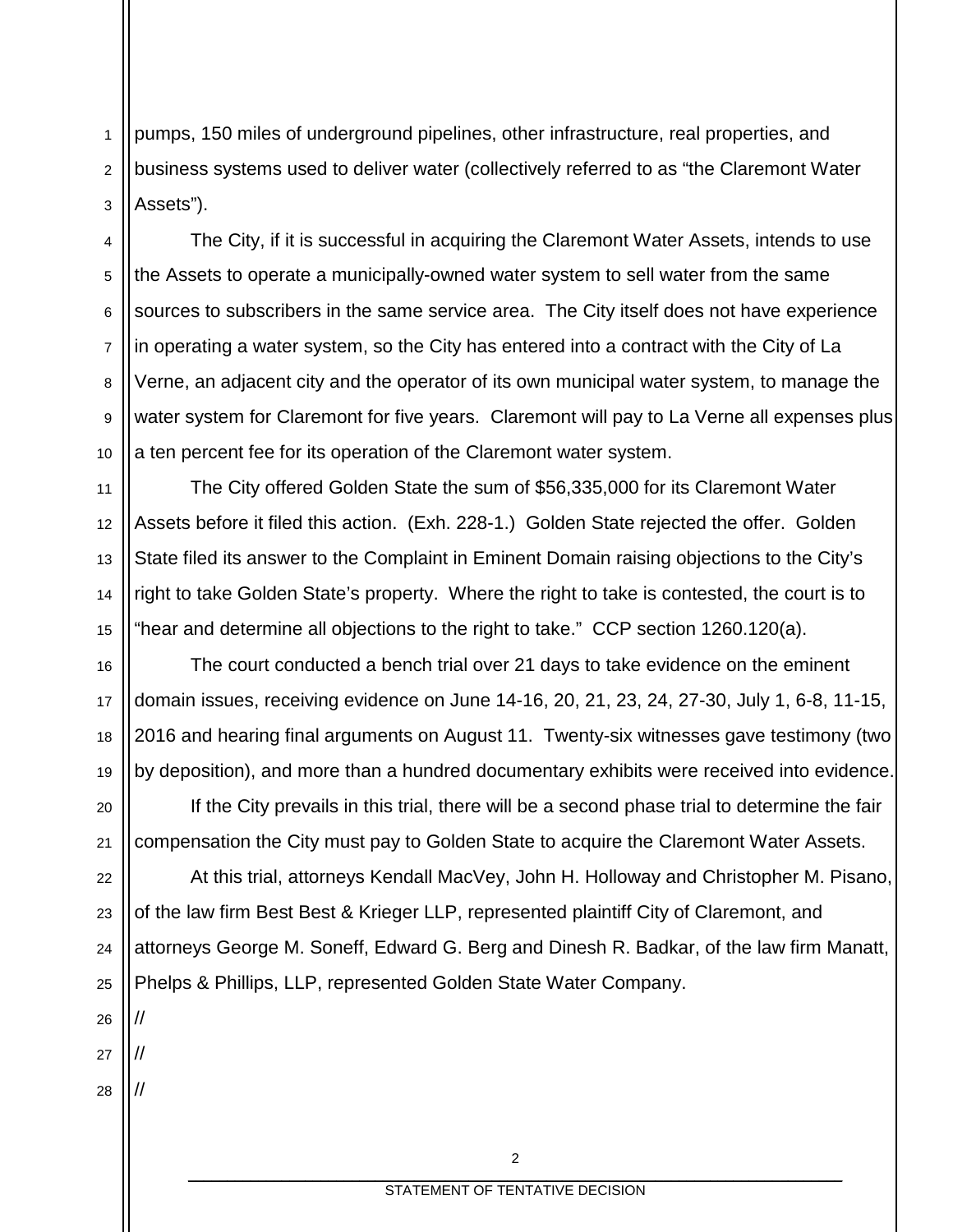### **STATUTORY REQUIREMENTS FOR PUBLIC TAKING OF PRIVATE WATER UTILITY:**

1

2

3

9

10

11

12

13

14

15

16

17

18

19

20

21

22

23

24

25

26

27

28

The court in this Statement seeks to apply the statutory requirements for eminent domain to the circumstances of this case.

4 5 6 7 8 The case is governed by California's Eminent Domain Law, Code of Civil Procedure (herein "CCP") sections 1230.010 through 1273.050. "The power of eminent domain may be exercised to acquire property only for public use." CCP section 1240.010. The court must make four findings to uphold a public entity's claim to exercise eminent domain powers. Three of the findings are required by CCP section 1240.030, providing:

**The power of eminent domain may be exercised to acquire property for a proposed project only if all the following are established:**

**(a) The public interest and necessity require the project.**

**(b) The project is planned or located in a manner that will be most compatible with the greatest public good and least private injury.**

**(c) The property sought to be acquired is necessary for the project.** And, additionally, the statutory scheme provides that a governmental taking of property that is already "appropriated to the public use" must be "a more necessary public use." CCP section 1240.610 provides:

**[A public entity]… may exercise the power of eminent domain to acquire property appropriated to the public use if the use for which the property is sought to be taken is a more necessary public use than the use to which the property is appropriated.**

That presumption is rebuttable if the public entity seeks to take property from a water public utility and intends to use the property for the same purpose. CCP 1240.650(c) provides:

**Where the property which has been appropriated to a public use is … water public utility property which the public entity intends to put to the same use, the presumption of a more necessary use established by subdivision (a) is a rebuttable presumption affecting the burden of proof…**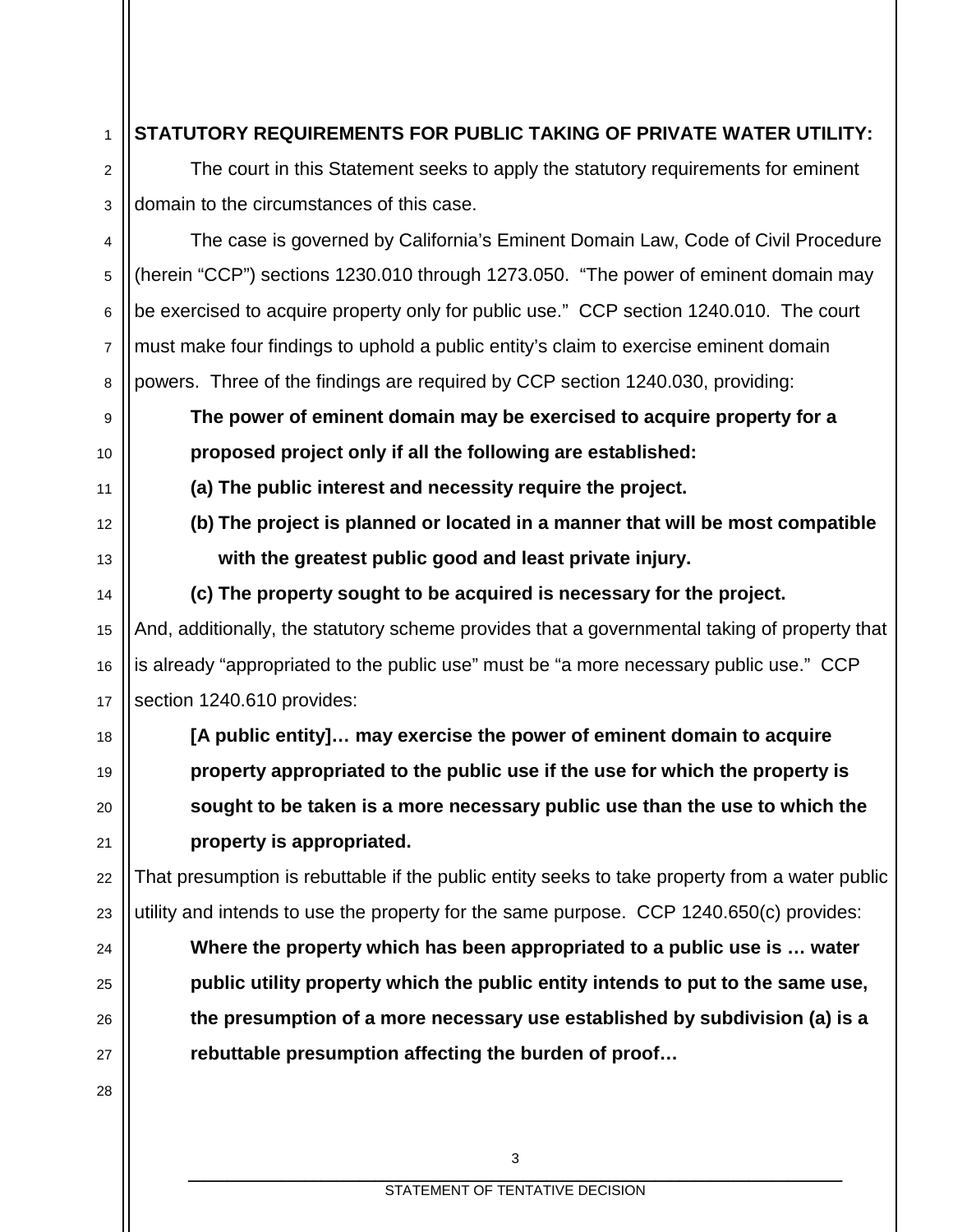1 2 3 4 5 6 The parties agree that Golden State is a water public utility. (A water public utility is defined in CCP section 1235.193.) The parties agree that the City intends to use the Water Assets that it takes from Golden State for the same use, namely, to deliver water to subscribers in the Claremont service area. Golden State, therefore, may offer evidence to rebut, and may prevail against, the City's assertion that its use of eminent domain to take the Claremont Water Assets is "a more necessary public use" for those Assets.

7 8 9 10 11 12 13 14 15 16 Nonetheless, the statutory presumption favoring the City's exercise of eminent domain affects the parties' proof burdens. Evidence Code section 606 provides: "The effect of a presumption affecting the burden of proof is to impose upon the party against whom it operates the burden of proof as to the nonexistence of the presumed fact." The burden of proof thus imposes on Golden State the duty to introduce competent evidence to show—by a preponderance of the evidence—the nonexistence of the presumed fact. Evid. Code section 502. Golden State's burden to overcome the presumptions favoring the City, therefore, is to show that it is more likely true than not true that the City's acquisition of the Claremont Water Assets is not "require[d]" by "public interest and necessity" and is not "a more necessary public use."

The order of proof is also altered by the statutory presumptions. Because Golden State has the burden of rebutting the presumptions, Golden State at trial presented its evidence first, after which the City presented its case.

22 In 1992, the Legislature added CCP sections 1240.650 (c) and1240.610 to require that the condemnation of a private electric, gas or water utility be for "a more necessary public use" (and to make that presumption rebuttable), and the legislative history indicates the provisions were intended to strengthen with statutory authority the ability of private utilities to oppose public acquisition through eminent domain. (The court takes judicial notice of the legislative history of the 1992 amendment, adopted as Senate Bill 1757, as requested in Golden State. See, Golden State RJN, filed July 19, 2016.)

27 28 The statutes do not provide guidance to interpret the phrase "a more necessary public use" as used in CCP sections 1240.610 and 1240.650(c). The phrase obviously

17

18

19

20

21

23

24

25

26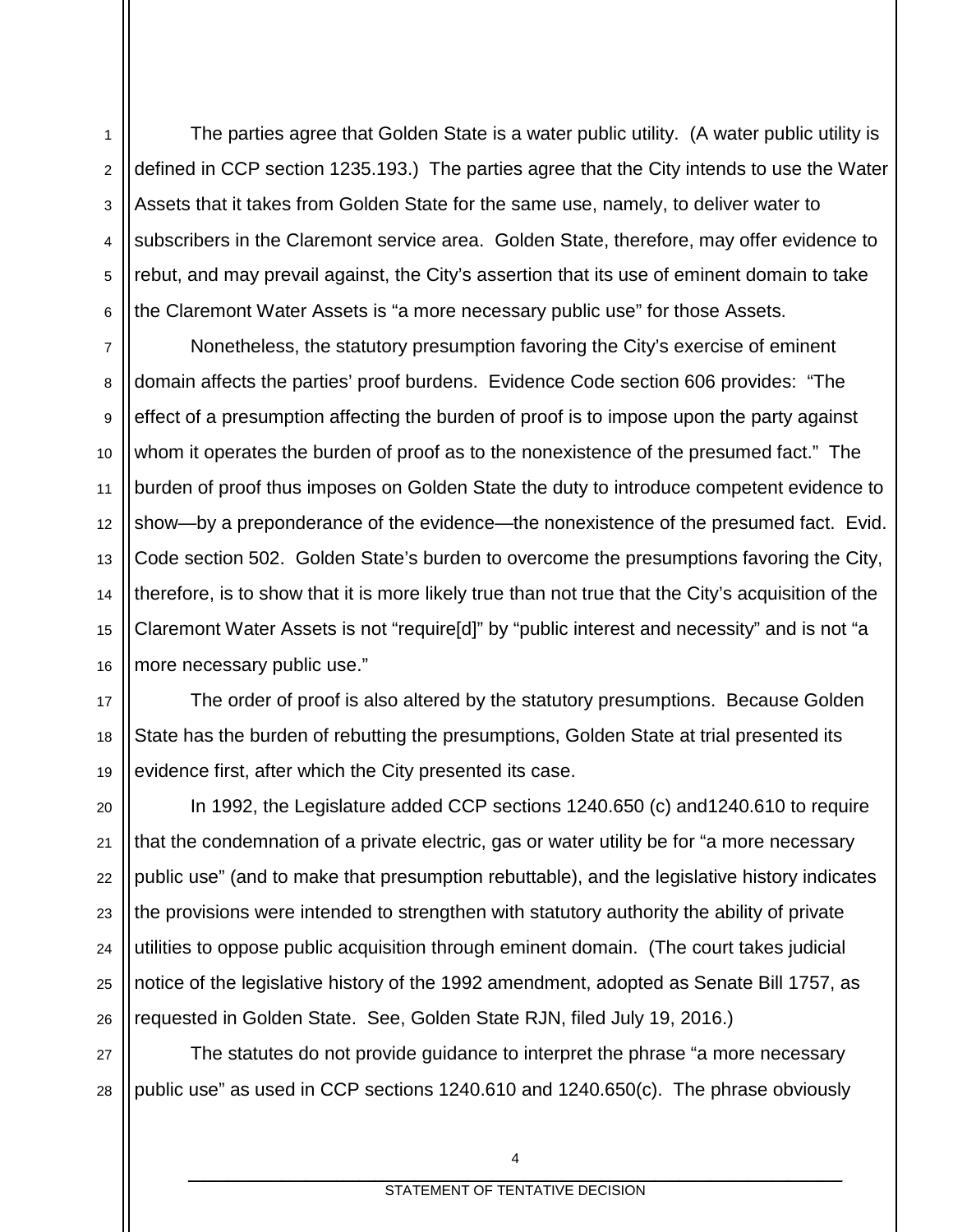1 2 3 4 5 6 7 implies the court must make a comparison between Golden State present operation of the Claremont water system and the City's proposed operation of the same water system, and requires the court to make findings to uphold the statutory presumptions if the City's operation would provide significant benefits over Golden State's present operation of the water system. That the benefits from municipal operation must be significant over the present operation of the water system is implied from the statutory phrase that the City's use be "a more necessary public use."

The court, therefore, in this Statement has considered whether the City's acquisition of the Claremont Water Assets holds the prospect of improvements in water service; of better water pricing; or of other significant public benefits to water subscribers in the Claremont service area.

12

13

14

15

16

17

18

19

20

21

22

23

11

8

9

10

### **COURT'S RULING ON CITY'S FIRST AMENDED COMPLAINT IN EMINENT DOMAIN:**

This is a right-to-take proceeding filed under California's Eminent Domain Law. The City of Claremont seeks to acquire from Golden State Water Company, an investor-owned water utility, those assets used by Golden State to deliver water to subscribers in the Claremont service area in order to replace Golden State with a City owned water system in the same service area.

The court finds that Golden State, through evidence introduced at a 21-day bench trial, has rebutted the statutory assumptions that "the public interest and necessity require" the taking and that the City's taking is "a more necessary use."

The court shall dismiss the City's complaint in eminent domain. CCP section 1260.120(c)(1).

24

25

26

27

#### **CITY COUNCIL FAILS TO STATE FACTUAL REASONS FOR EMINENT DOMAIN:**

The City wants to appropriate Golden State's assets so that the City can be the water provider in the Claremont service area.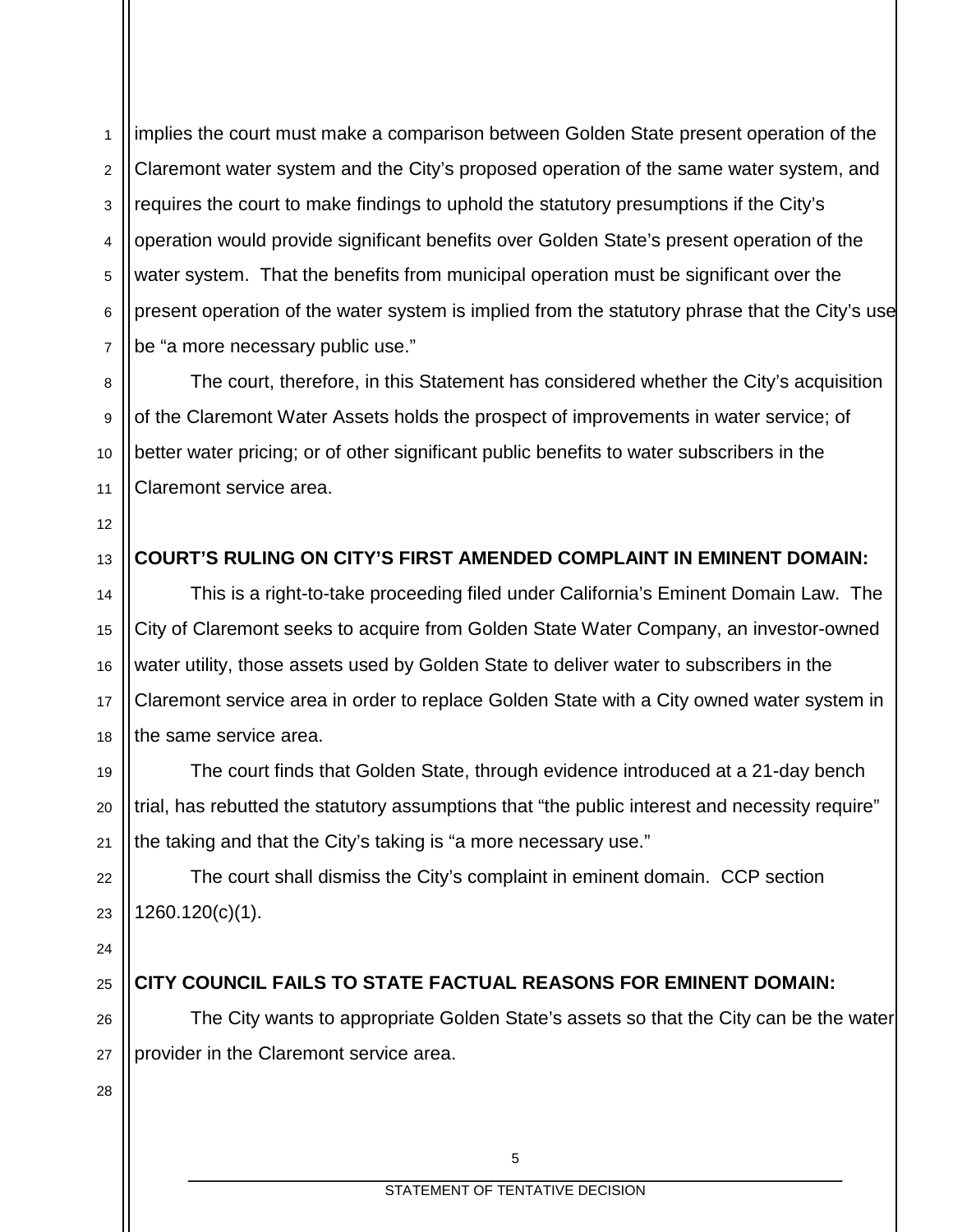1 2 3 4 5 6 7 8 The court would expect to receive into evidence in an eminent domain trial to decide whether the City's ownership is "a more necessary public use" a list of reasons considered by the City Council expressing the City's priorities for a water system and justifying the City's acquisition of the assets of the existing water operator. That list, the court would assume, would be complete and available to the City Council before it voted on the Resolutions of Necessity. However, so far as the court can discern, the City did not prepare any report that provides a complete list of reasons for its exercise of eminent domain powers to acquire the Claremont Water Assets.

9 10 11 12 13 The City Council adopted Resolutions of Necessity on November 25, 2014 (Exhs. 2000, 2001) and, again, on June 23, 2015 (Exhs. 2002, 2003). The Resolutions recite the necessary findings for eminent domain required by statute. See, CCP section 1240.030. The Resolutions do not offer any factual findings for a taking of a privately-owned and operated water public utility.

None of the City Council members who voted for the Resolutions of Necessity (the votes were unanimous) testified at trial (although several were introduced from the audience). No elected City official testified to any reasons for the City's exercise of its eminent domain power.

14

15

16

17

22

23

24

25

26

27

28

18 19 20 21 The City's original complaint, filed on December 9, 2014, did not list any reasons to support its taking of the Claremont Water Assets. Only in the First Amended Complaint (the operative complaint), filed June 24, 2015, did the City list reasons for the City's taking. The FAC gives these reasons:

7. In response to a number of factors, including longstanding public concern about GOLDEN STATE's escalating water rates, the significantly higher water rates paid by ratepayers in the Claremont Water System as compared to neighboring jurisdictions (including rates as much as four times the rates of the lowest neighboring provider), lack of local control over water rates, service, expenditures, and policy; lack of responsiveness and accountability of GOLDEN STATE to concerns of the inhabitants and constituents with the Claremont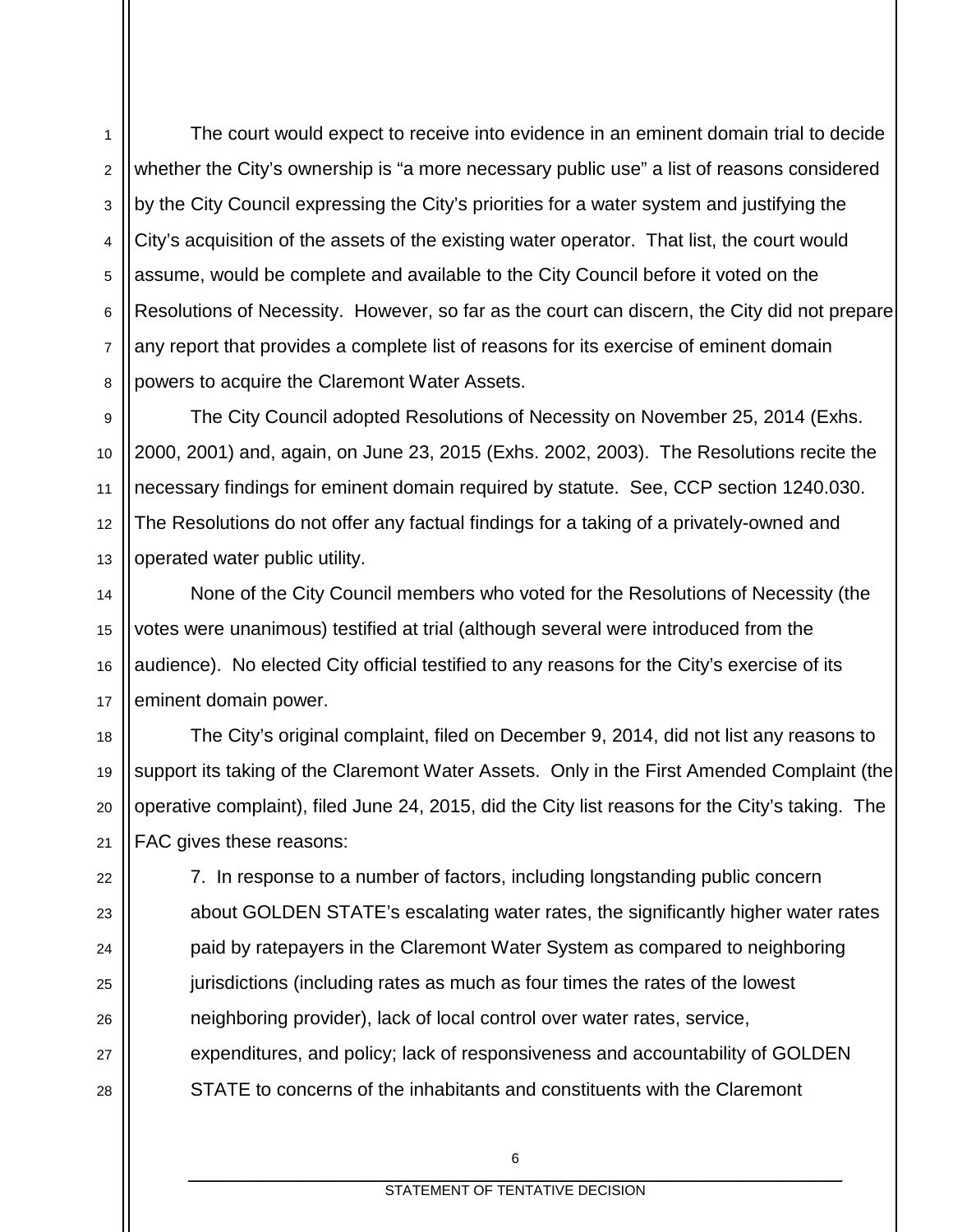community; the lack of transparency in the operation of the Claremont Water System, the CITY OF CLAREMONT began exploring the potential acquisition of the Claremont Water System.

1

2

3

4

5

6

7

8

9

10

11

12 Even this enumeration is not represented to be a complete list of reasons for the City's acquisition of the Claremont Water Assets. The City's attorneys in the course of this litigation discovered facts that they added at trial to the reasons for eminent domain. Golden State in discovery produced the ALDA Report (Exh. 440), a consultant's report hired by Golden State that recommended the company undertake infrastructure improvements, for instance, to increase reservoir capacity, and the City's attorneys (and its witnesses) then argued those recommendations as among the reasons for the City's exercise of eminent domain powers to take the Claremont Water Assets.

13 14 15 16 17 18 19 20 21 22 The City, in its post-trial brief, offered a list of 12 "project objectives" for eminent domain, saying such were "outlined" in the City's 2006 General Plan (Exh. 1016-326), the City's EIR (Exh. 229-009) "and as testified to by City officials and experts." See, City's Proposed Statement at 3:11-14. These sources do not inform the court of any factual findings upon which the City Council relied—and which Golden State is required to rebut in adopting the Resolutions of Necessity. The trial testimony given by the City's experts and officials cannot tell the court what were the priorities of the City Council. The EIR does not speak to what the City Council sought in the Resolutions of Necessity. The 2006 City Plan provides a baseline description for the City's infrastructure in 2006, devoting a half dozen of its 623 pages to describing the water system operated by Golden State.

23 24 25 26 A city in adopting resolutions of necessity to condemn private property for public benefit is engaging in a legislative act, and, for that reason, its governing body is not required to make factual findings to support its exercise of eminent domain. *Santa Cruz Redevelopment Agency v. Izant* (1995) 37 Cal.App.4<sup>th</sup> 141.

27 28 However, this is a somewhat different case. Here, Golden State is authorized by statute to offer evidence that rebuts the presumptions favoring the City's taking of Golden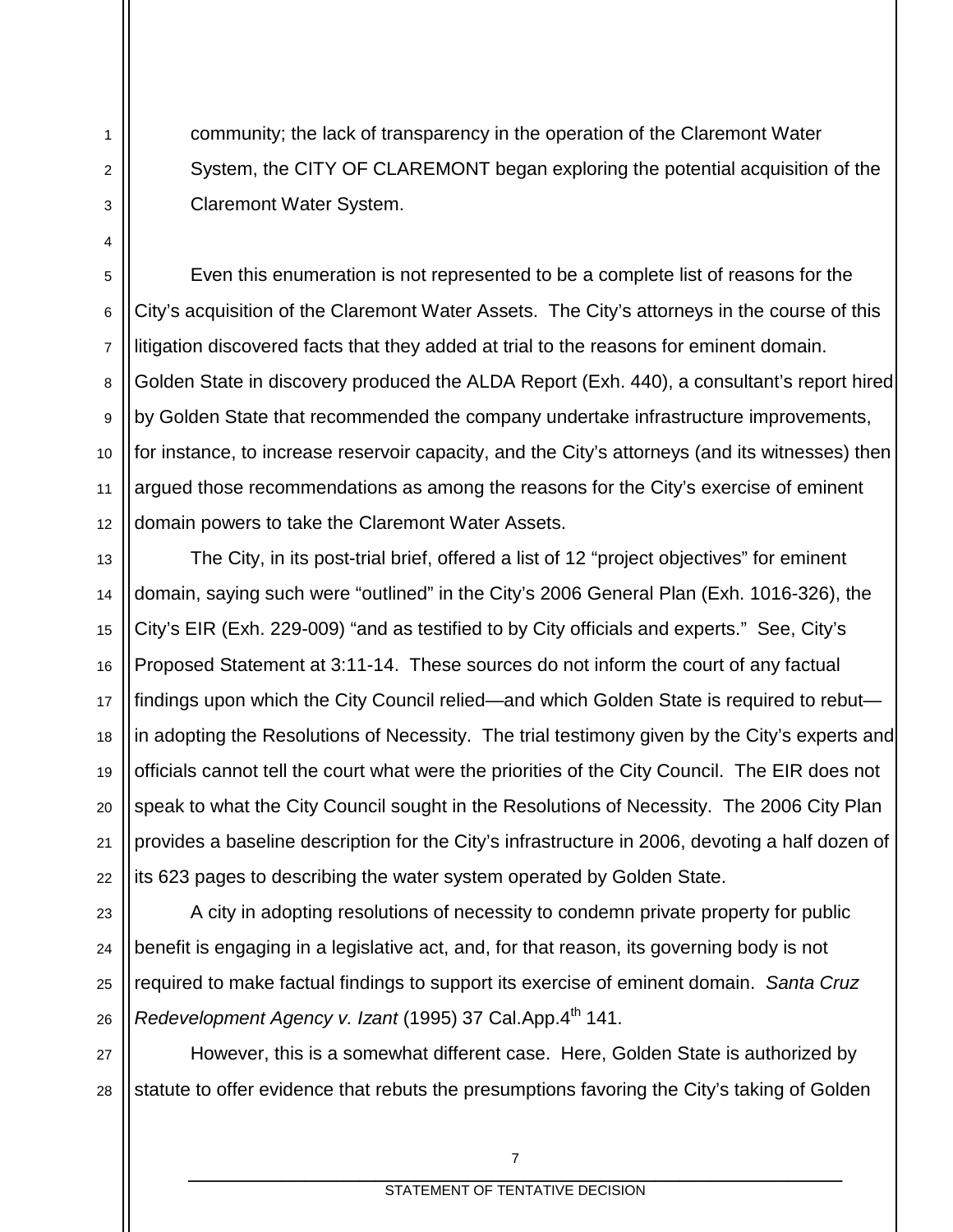1 2 3 4 5 6 7 8 9 10 State's property for the same use by eminent domain. The statutory right given to Golden State should imply an obligation on the City's part to disclose the specific factual reasons upon which the City's elected Council relied to enact the Resolutions of Necessity. That is, said more broadly, when a private utility is given a statutory right to rebut the presumptions favoring the public ownership, there is (or should be) a requirement, implied by the statutory right, that the governing body of the public entity shall make factual findings to support the taking so that the private utility may know what case it must rebut. The court's examination of the eminent domain statutes and case law, however, do not appear to require that disclosure, and the court, therefore, will endeavor to address the diverse reasons offered by the City in its operative complaint and at trial for the taking of Golden State's property.

11

12

#### **THE "PROJECT" DOES NOT INCLUDE POSSIBLE WATER SYSTEM IMPROVEMENTS:**

13 14 15 16 17 18 19 20 The City's witnesses testified that, if the City acquired the Claremont Water Assets by eminent domain, it would have the opportunity to make capital investments to improve the water system. The City's witnesses testified that the following capital improvements could be possible once the City exercised eminent domain to acquire the Claremont Water Assets: improved fire flow pressure in Claremont's Claraboya area; increased reservoir capacity; getting more water from existing wells and new wells; reducing the number of pressure zones; creating facilities for use of recycled water; and improving rainwater catchment at Thompson Creek Spreading Grounds.

21 22 23 24 25 26 27 28 These proposals for improvements (and any others) are irrelevant because they are not part of the "project" that the City seeks to acquire by eminent domain. The statutory scheme requires the public agency to define the "project" that it seeks to take. CCP sections 1240.030(a), (b) and (c). The City has defined the project in its Resolutions of Necessity as the "public ownership, operation and maintenance of the Claremont Water System to provide water to the public (hereinafter, the Project)." Exh. 1002. The City's final EIR states that no new facilities or expansion of operations are proposed as part of the Project (Exh. 229-89, -125, -233, -236, -237 and -224) and that "the City intends to step into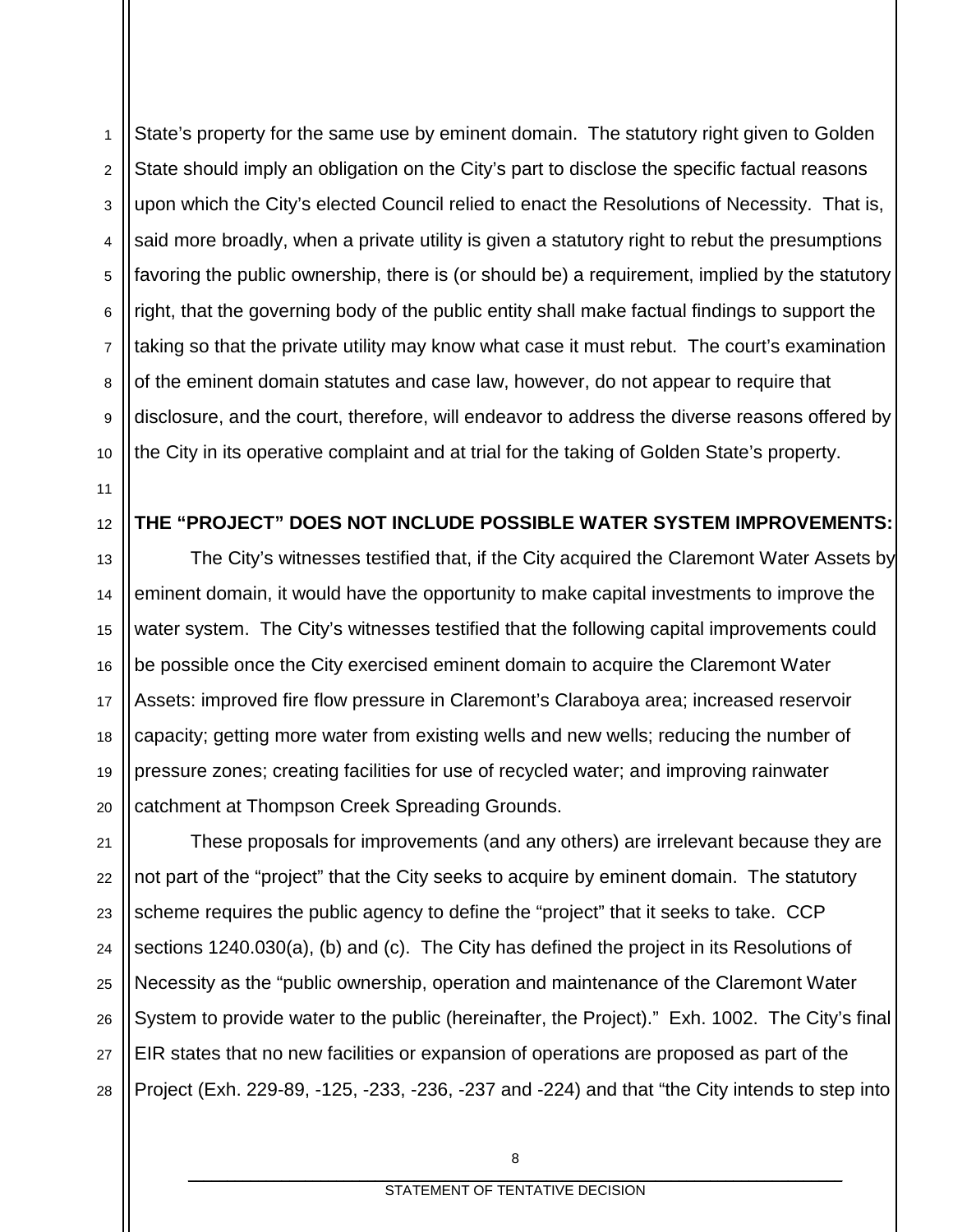1 2 3 the shoes of Golden State and to provide the same exact service to all connections that Golden State currently serves." (Exh. 229-249.) The City, thus, defines the "project" to be acquired as the water system "as is."

4 5 6 7 8 Any consideration that the City might invest public funds to improve the service, if it is not contained in the project description, would bias the issue to be determined—that the taking of the "project" is for "a more necessary public use"—in favor of the public entity to the detriment of the private interest. See, *City of Stockton v. Marina Towers LLC* (2009) 171 Cal.App. $4^{th}$  93.

9 10 11 12 13 14 15 16 17 The City appears to be arguing that the water system will be improved because public ownership will assure greater investment in the water system. The City officials, however, disavow making any such promise. The record is uncontradicted that the City is not promising any new investment in the water system. The City Manager testified that the City, if successful in this eminent domain action, does not intend to build new facilities or change operations of the water system. (Ramos, 6/15/16, 176:21-21; 177: 7-14.) And the City, while highlighting its support for sustainability projects, like making greater use of recycled water, did not indicate it has any plans to expend public funds to bring such projects into existence.

18 19 20 21 22 23 24 The City's attorney argued that, after the City takes over the water system, and operates it for a while to learn how it functions, then the City will decide what improvements to make in the system to further the City's goals. (MacVey arg., 8/10/16.) This argument is antithetical to the finding the court must make under CCP section 1240.650, subd. (c) because it does not argue on the basis that City ownership of the Claremont Water Assets "as is" will be "a more necessary public use" than continuing Golden State's stewardship of those Assets.

25 26 27 The court, therefore, in deciding this case must disregard the testimony from City witnesses that municipal ownership of the water system would trigger investment that might advance the City's goals. Such evidence, in the court's view, is irrelevant to the issues the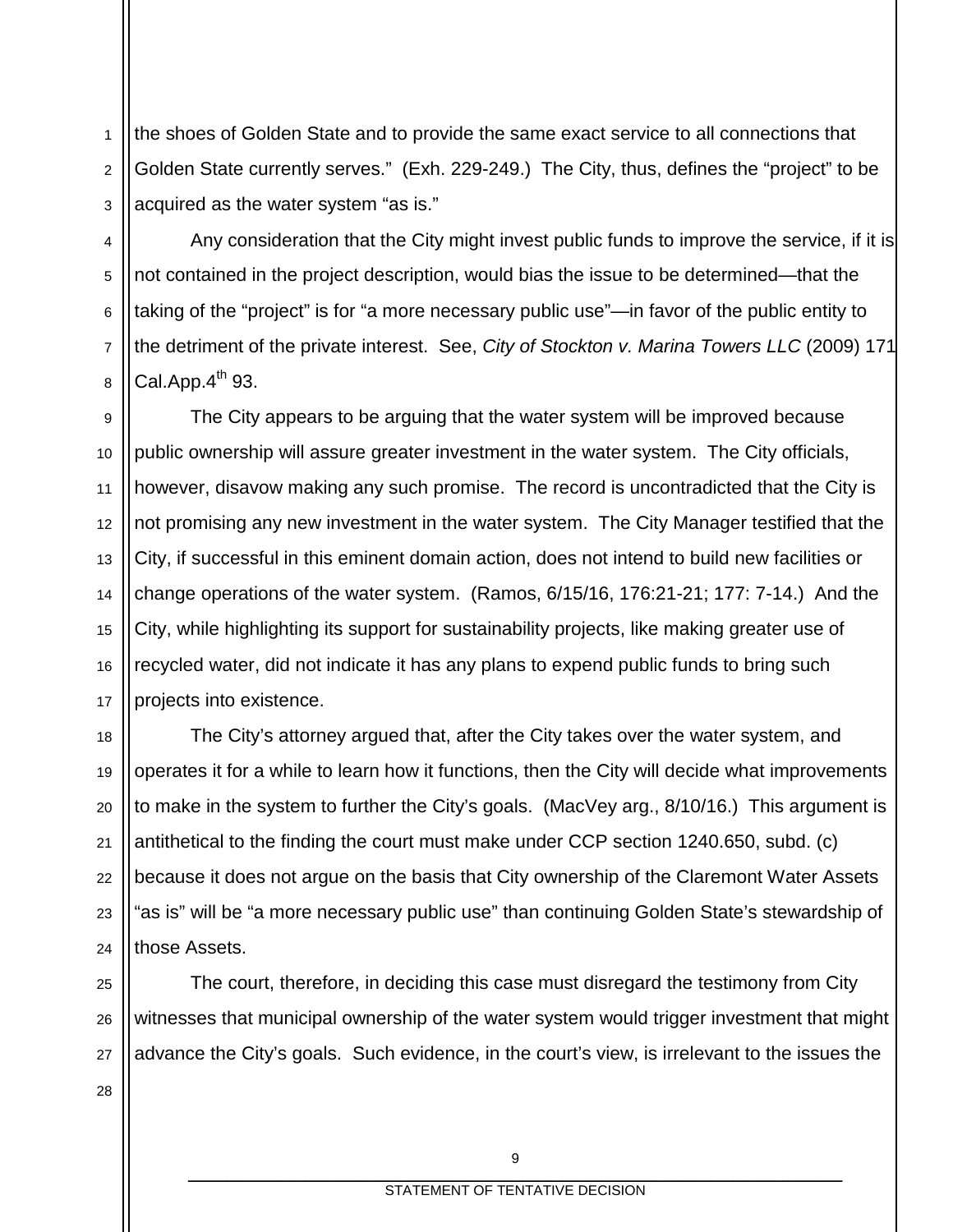1 2 court must decide, especially whether the City's taking of the existing water system will serve "a more necessary public use."

#### 4 5 6 **DEFENDANT ESTABLISHES THAT THE CITY'S OWNERSHIP DOES NOT ASSURE THE DELIVERY OF SAFE AND RELIABLE WATER IN THE CLAREMONT SERVICE AREA:**

7 Golden State challenges the City's right-to-take on the basis that Golden State's operation of the Claremont water system is demonstrably superior to the City's planned operation with respect to water safety and reliability. Golden State argues that the "public interest and necessity" does not "require" the City's exercise of eminent domain to take Golden State's property; nor that the City's taking is "a more necessary public use."

Should this eminent domain action succeed, the City will hire the City of La Verne to operate the Claremont water system. (Exh. 330.) The City's contract with the City of La Verne to operate the Claremont water system assigns to La Verne operational control over all aspects of "water system operation, maintenance, finance and capital investments."

Therefore, with respect to safe and reliable water, a comparison can be made: Golden State's operation of the Claremont water system can be compared to La Verne's prospective operation of the same system. And, because La Verne operates its own municipal water system, an objective comparison can be made: Golden State's actual record in Claremont can be compared with La Verne's actual record in operating its neighboring municipal water system.

27 28 Golden State is a subsidiary of American States Water Company, a public company traded on the New York Stock Exchange. Golden State has a single business: delivering safe and reliable water to subscribers in the water systems it owns (at a profit). Golden State owns 17 water systems in Southern California (and 29 state-wide). Golden State's water systems that are nearest to Claremont are San Dimas, San Gabriel, Arcadia and four water systems in Orange County. (Exh. 1416-0002.) Golden State's headquarters office in Southern California is in San Dimas, 10 miles west of Claremont. Golden State has 14

3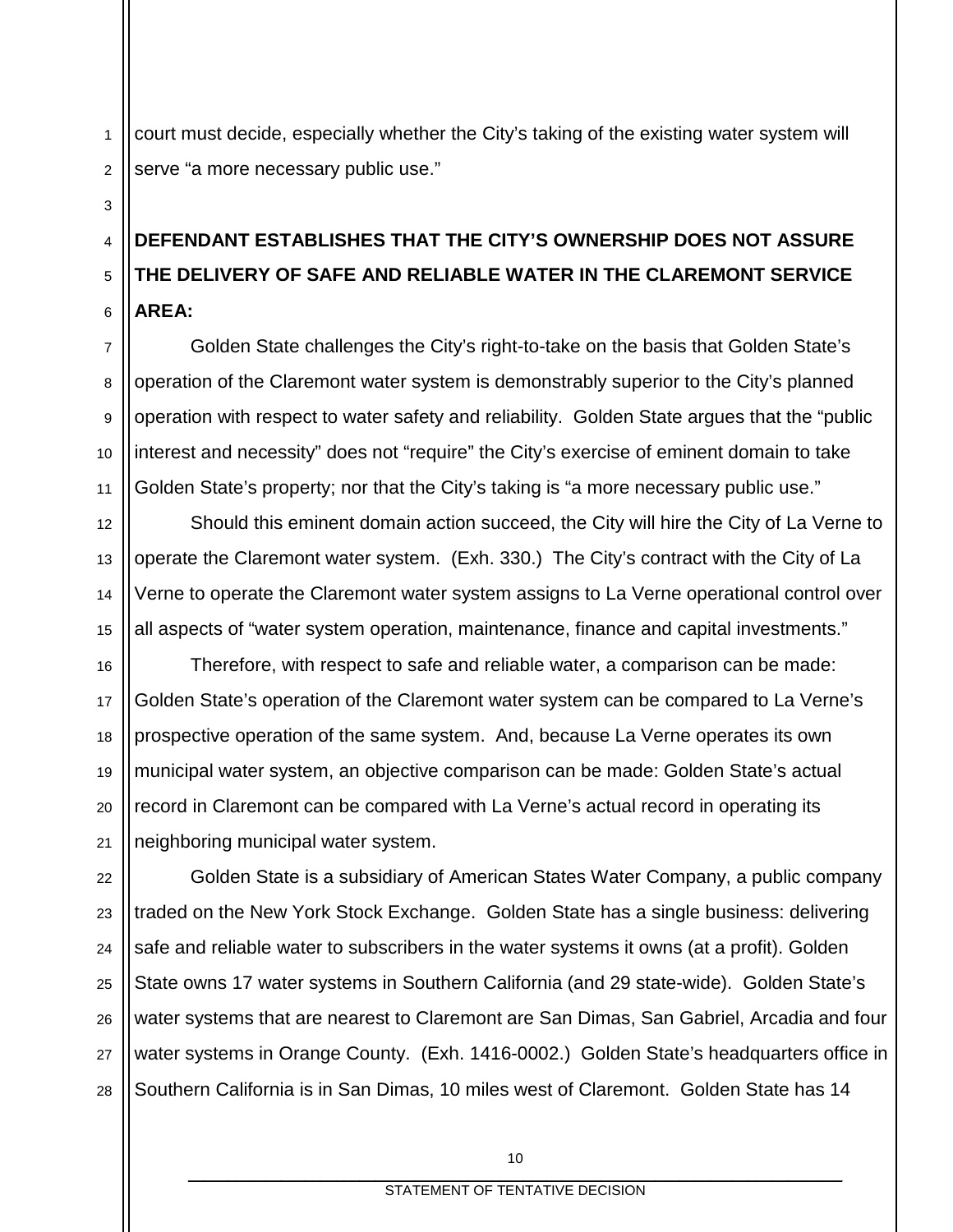1 2 3 4 5 employees working in Claremont and serving the Claremont water system; and it maintains an office in Claremont staffed by two employees that is responsible for handling bill payments and dealing with customer inquiries and complaints. Golden State also maintains a call center in Anaheim that is available around the clock 365 days a year to respond to water system emergencies.

6 7 8 9 10 11 Golden State because of its size and its specialized and regulated business has personnel who provide specialized services and training to each of its water systems. Golden State provides training to its personnel in monitoring, testing, and maintaining safe water standards. Golden State requires that its quality control employees receive 35 hours of training each year in water safety and water testing. Water safety is a critical issue: contaminated water is a health hazard.

12 The City does not assert, and does not offer evidence to show, that Golden State's performance in delivering safe and reliable water to Claremont subscribers is deficient in any way. Golden State, therefore, has rebutted any presumption that the delivery of safe and reliable water makes condemnation of the Claremont Water Assets is "a more necessary public use."

13

14

15

16

17

18

19

20

But Golden State challenges the City of La Verne's track record with respect to water safety in two particulars: its performance of water quality testing as required under the State-mandated Lead and Copper Rule (LCR); and its reporting of lead exceedance results in the Consumer Confidence Reports. The evidence, as summarized below, is not disputed.

21 22 23 24 25 26 27 28 Lead may be introduced into the body through household drinking water. Lead may leach into the drinking water as it passes through corroded pipes in older homes to household facets. Lead is a neurotoxin that is retained in the body and is a particular risk to children and pregnant women. The State mandates that water utilities test for the presence of lead in houses built before 1986 (in which year lead-containing water pipes were outlawed). The lead test requires that tap water samples be taken from a certain number of connections in older residences. The samples are measured for the presence of lead. The test is failed if the lead content from the lowest  $90<sup>th</sup>$  percentile sample exceeds 15 parts per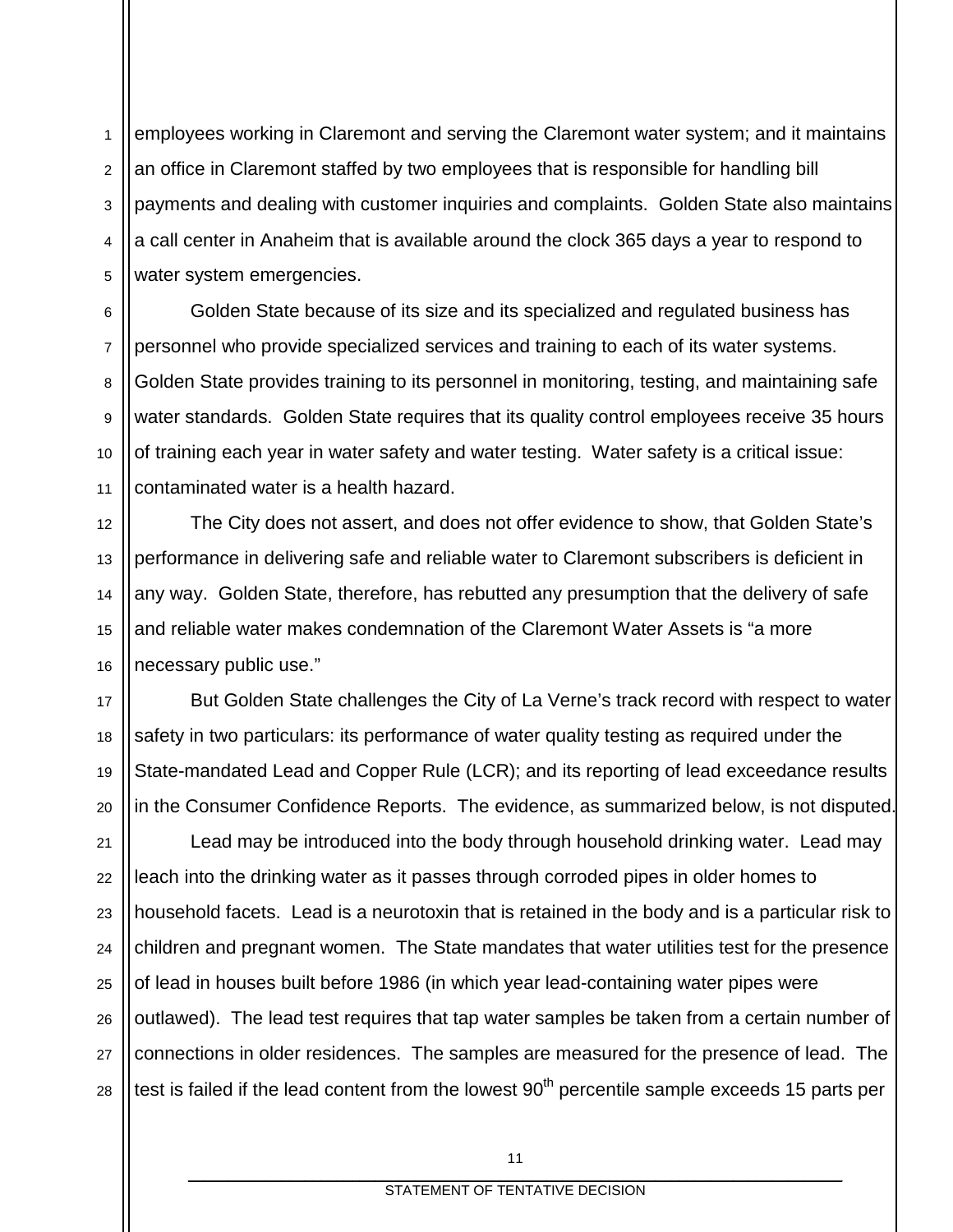1 2 3 4 billion. The California Department of Public Health ("CDPH") may then require the public water company to take various corrective actions including adding anti-corrosives in the water supply, testing more frequently, and conducting a public education campaign to advise subscribers of the health risk.

5 6 7 8 9 10 11 12 13 14 15 Lead Tests. Evidence offered at trial described La Verne's difficulties in obtaining acceptable lead test results over the last ten years. The evidence at trial, which the court will only summarize here, is that La Verne passed the lead test in 2006 by invalidating 11 from the total number of samples; passed the lead test in 2009 only by submitting resamples in 2010; and failed the lead test in 2012. The CDPH issued a notice of violation to La Verne, ordering La Verne to complete a public education program, to conduct a corrosion control study and to test more frequently. (Exh. 287.) La Verne hired an outside consultant and learned from the consultant that low pH levels in reservoirs was suspected to contribute to lead leaching into drinking water. (Exh. 290-2.) La Verne was taken off the "watch list" by the State Water Resources Control Board in June of 2016 (on the first day of the trial). (Exh. 1438-0001.)

16 17 18 19 20 21 22 Golden State proposed this finding in a post-trial brief: "Given La Verne's selective resampling of lead test results from various sites in 2006 (which allowed La Verne to pass the lead test in 2006) and in 2010 (which allowed La Verne to pass the lead test in 2009/2010), and the failures to pass the lead test in 2009 and twice in 2012, residents of La Verne [in houses built before 1986] were exposed to unsafe levels of lead in drinking water from August 31, 2006 through June 24, 2013, nearly seven years." (Golden State Proposed Findings, filed 8/5/16.) The court agrees to that finding.

23 24 25 26 27 28 On water safety, there is a dramatic difference between Golden State and La Verne. Golden State operates 29 water systems state-wide. Golden State has never failed or been cited for failing a lead exceedance test in any water system it operates. The website maintained by the California Department of Public Health (CDPH) shows that La Verne has never had lead test (measuring lead results at the lowest  $90<sup>th</sup>$  percentile) as good as Golden State's worse result in testing Claremont water. (Exh. 608 [Claremont] v. Exh. 609 [La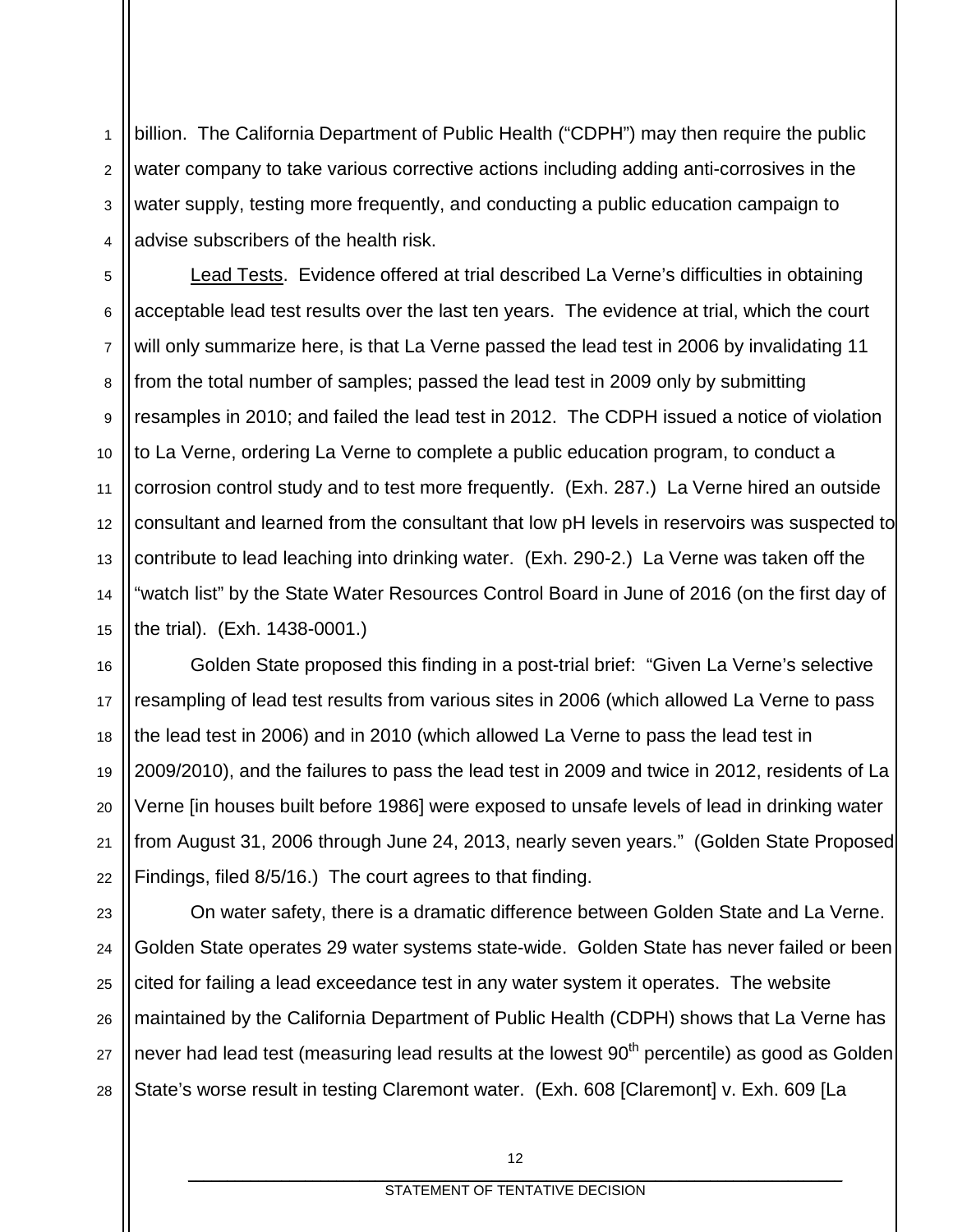1 2 Verne].) As stated in Claremont's 2006 General Plan: "Potable water provided by Golden State to Claremont has consistently met federal and state standards." (Exh. 1016-0328.)

3 4 5 6 7 8 9 10 Consumer Confidence Reports. State regulations require water companies to mail annual water quality reports to all customers in their service area. (Exh. 605-11; Vagnozzi 6/16/16, p. 172.) The state regulations contain detailed requirements for the contents of the consumer confidence reports and require the water systems file a separate certification with the State attesting that the information in the distributed consumer report is correct and consistent with the compliance monitoring data that was submitted to the State. (22 CCR section 64483(a) and (c); Exh. 605-110.) There were material misrepresentations in La Verne's consumer confidence reports for 2010, 2011, 2012, 2013 and 2015.

12 13 14 15 16 17 La Verne's 2010 consumer confidence report inaccurately reported the 90<sup>th</sup> percentile results (at 13 parts per billion, that is under the legal action level of 15 parts per billion, while the actual submitted results were 24 parts per billion). Moreover, the number of sites that exceeded the action level of 15 parts per billion was seven but the consumer confidence report advised that no sites had exceeded the action level. (See, summary of 2009 tests and 2010 retests of La Verne Lead Results, Exh. 677-2 and La Verne 2010 Consumer Confidence Report, Exh. 267-2.)

11

18 19 20 21 22 23 24 25 26 La Verne's submission to the State in 2011 showed that three sites had results that exceeded the action level for lead of 15 parts per billion, while the 2011 consumer confidence report advised that no sites had exceeded the action level. (Vagnozzi letter dated February 17, 2011 and La Verne Lead Test Results, Exh. 284; and La Verne 2011 Consumer Confidence Report, Exh. 268-2.) The 2012 consumer confidence report advised the residents of La Verne that no sites had exceeded the action level for lead, but in fact three sites exceeded the lead action level. (Vagnozzi letter dated February 17, 2011 and La Verne Lead Test Results, Exh. 284; and La Verne 2011 Consumer Confidence Report, Exh. 292-2.)

27 28 La Verne's 2013 consumer confidence report told the residents that zero sites exceeded the action level for lead when in fact La Verne's most recent lead test results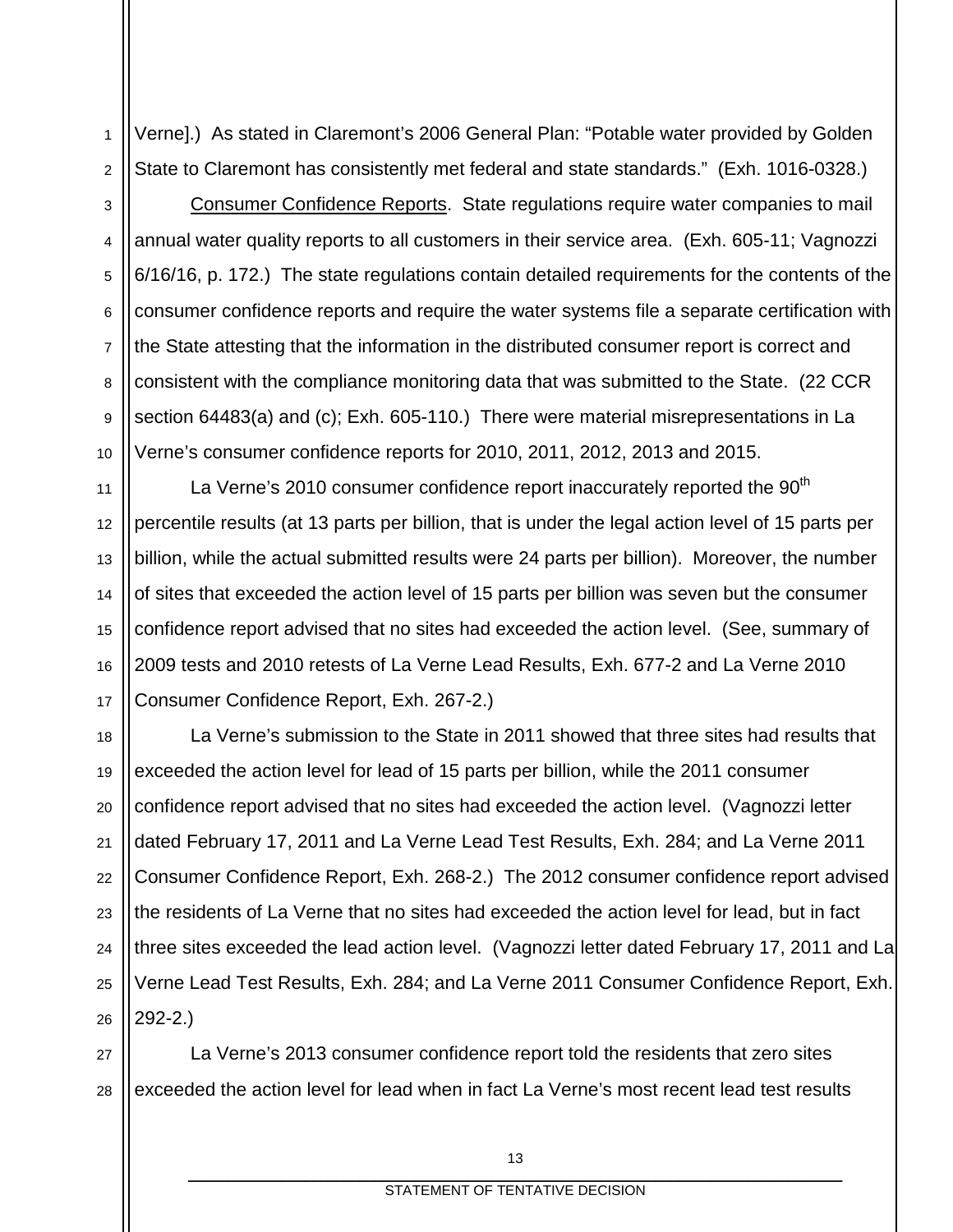1 2 3 4 5 6 7 8 conducted in December, 2012 showed a  $90<sup>th</sup>$  percentile lead level of 28 parts per billion and showed that 13 sites exceeded the action level for lead of 15 parts per billion. (Vagnozzi letter dated January 28, 2013 and La Verne 2013 Lead Test Results, Exh. 289-6; and La Verne 2013 Consumer Confidence Report, Exh. 270.) La Verne's 2015 consumer confidence report incorrectly represented that 19 sites had exceeded the action level for lead; and, separately, misrepresented the action level for lead as 2 parts per billion. (La Verne 2015 consumer confidence report, Exh. 272-2; and La Verne Consumer Confidence Report Certification Form, Exh. 276.)

9 10 11 12 13 14 15 16 17 18 19 20 21 E. coli and Consumer Confidence Reports. Test results disclosed E.coli, the most dangerous fecal coliform, in La Verne's drinking water supplied to 180 households in February, 2011. La Verne issued notices to the affected residents to boil their water. The CDHP's notice of violation cited two violations: (1) more than 5% of the samples taken from the La Verne water system in February, 2011 were coliform positive; and (2) two repeat samples taken in February, 2011 were E. coli positive. (Exh. 301-1, 2.) This was a violation of the State drinking water regulations. La Verne personnel believed that its water had been stored in certain reservoirs and mains for too long, leading to nitrification of the drinking water. La Verne conducted tests in-house but a consultant discovered that more than 15% of the nitrate tests were inaccurate because they reported negative values (an impossibility). La Verne corrected the problems with the water nitrate levels in July, 2011. La Verne, however, misreported the E. coli episode in its 2012 consumer confidence report. The report should have stated that there were two positive samples for E. coli, not one, and that the presence of E.coli was a Maximum Contaminant Level (MCL) violation. (E. coli has never been found in any water system operated by Golden State.)

28

La Verne under its contract with the City of Claremont will be required to hire, train and supervise employees to operate the Claremont Water Assets should the City succeed in this action. La Verne is to "[m]anage and supervise all Operator employees and contractors who provide services in connection with the Claremont Water System." La Verne, significantly, will "[c]onduct all required water quality testing and submit test results to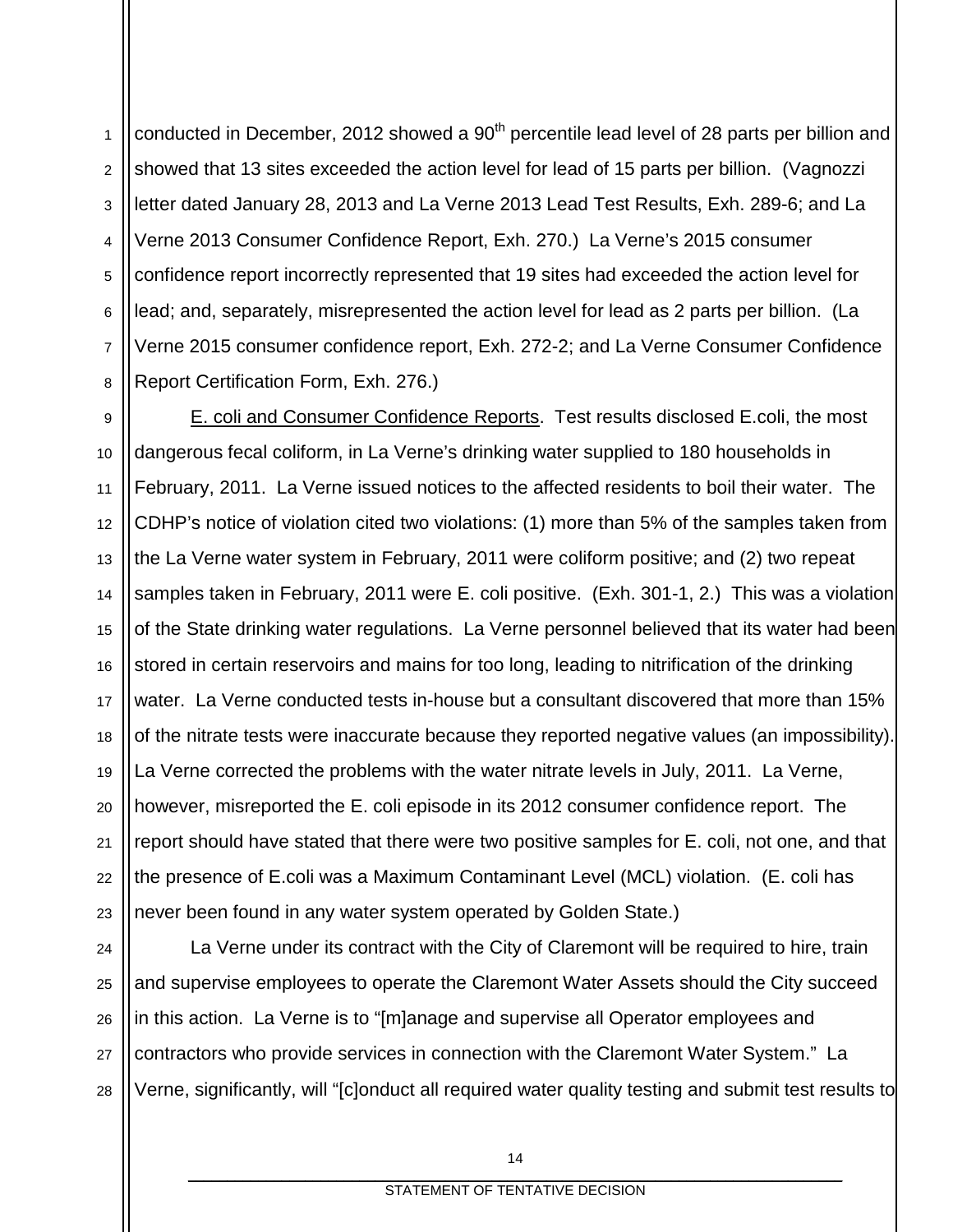1 2 the appropriate Government Authorities" and "[p]repare and distribute Consumer Confidence Report as required by Applicable Law." (Exh. 330-7.)

3

4

5

6

7

8

9

10

11

14

15

16

La Verne is not as qualified as Golden State to maintain the safety and reliability of water provided in the Claremont service area. The City did not at trial offer evidence to explain La Verne's errors in testing and reporting lead exceedances and the E. coli episode in La Verne's drinking water nor any practices that La Verne has put in place to avoid such mishaps in the future. The court is particularly concerned about the misreporting on the consumer confidence reports because the repeated failure to accurately report bad results suggests concealment and that in turn suggests inattention by supervisory personnel to accurate reporting to the public.

12 13 The court is further concerned that two water systems, serving adjacent communities, as do Golden State in Claremont and La Verne, and obtaining water from the same sources, can have such divergent readings on lead exceedance tests. The court would expect that, if water quality were its top priority, La Verne would have investigated and discovered why its lead test results are so border line under state standards; and have corrected that problem long ago.

17 18 19 20 21 Possibly the quality problems experience in the La Verne water system will not spread into Claremont should the La Verne personnel assume operational control of the Claremont Water Assets. However, the persons who were in charge in La Verne will be responsible for hiring, training and supervising the La Verne employees who will operate the Claremont water system.

22 23 24 25 26 Golden State is the superior operator of the Claremont water system compared to La Verne with respect to water quality, safety and reliability. This is true, even apart from La Verne's recent test and reporting discrepancies, because Golden State has greater expertize in water management, familiarity with the Claremont water system and provides continuing training to its personnel on water quality issues.

27 28 The court will dismiss the complaint because the City's plans for operation of the Claremont water system do not provide adequate assurance that it will maintain water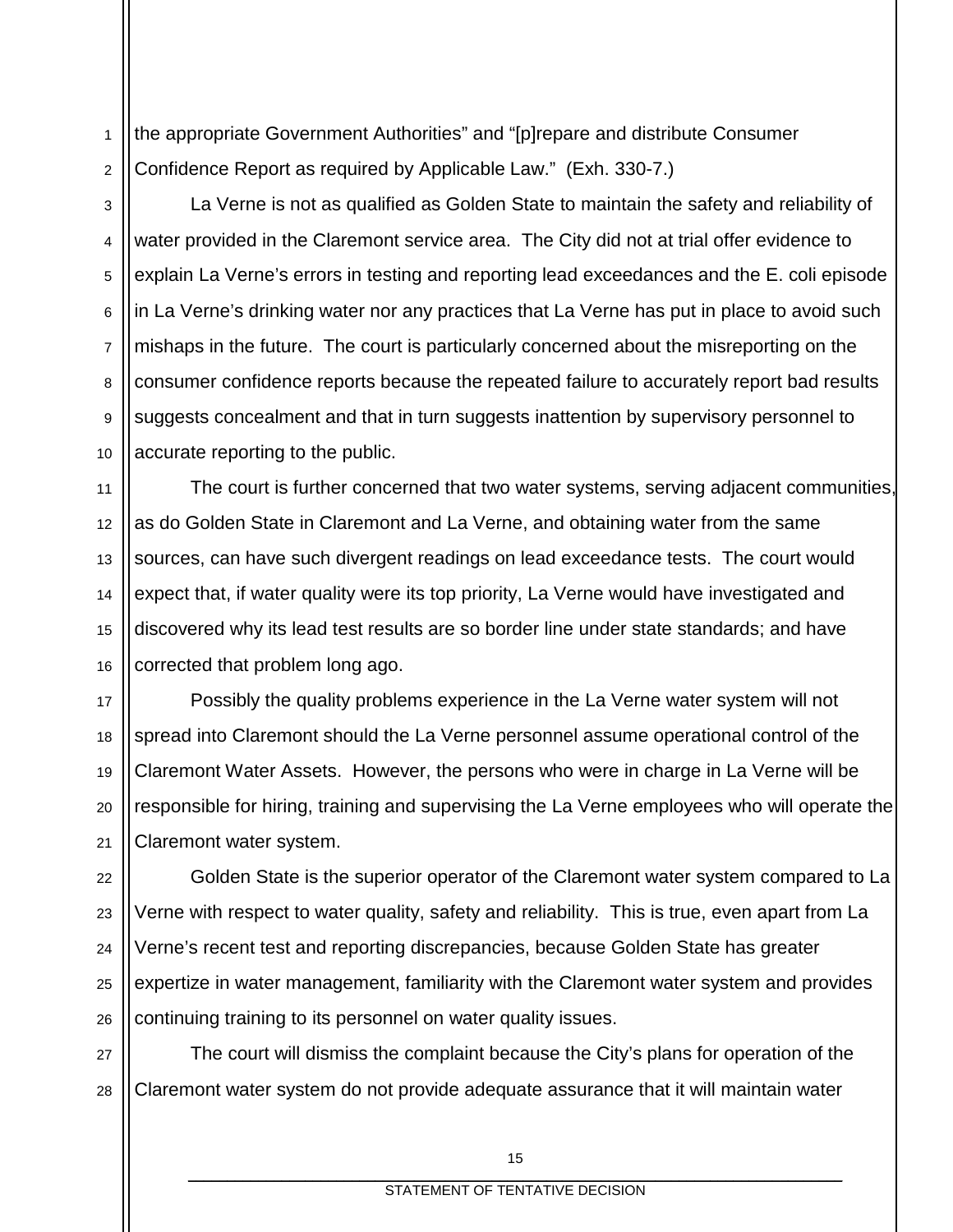quality, safety and reliability in the Claremont service area at the level now provided by Golden State.

# **DEFENDANT REBUTS ANY PRESUMPTION THAT PUBLIC OWNERSHIP WILL LOWER THE WATER RATES IN THE CLAREMONT SERVICE AREA:**

The City designated its City Manager as the "person most knowledgeable" regarding any plans the City has for providing water service to water users of the Claremont Water District if the Claremont Water Assets were acquired by eminent domain. (Ramos 6/15/16, p. 73.)

10 11 12 The City Manager testified at trial that the possibility of lower water rates under municipal ownership did not make the City's acquisition of Claremont Water Assets "a more necessary public use."

> **"Q. My question is, is an expected decrease in water rates a factor that makes it necessary for the City to acquire the water system.**

**"A. No."** (Id. p. 116, also 153.)

16 17 18 19 The City Manager testified that lower water rates were not likely to be realized from the City's exercise of eminent domain over the Claremont Water Assets. He said that he had never represented to the Council or the public that water rates would be reduced as a result of the City's taking of the Claremont Water Assets. (Id., pp. 75-77.)

Golden State, therefore, has rebutted any statutory presumption that lower water rates make condemnation of the Claremont Water Assets "a more necessary public use."

22 23 24 25 26 27 28 The City, nonetheless, appears to make the argument that eminent domain is required because Golden State's water rates, when compared to those in neighboring cities with municipally-owned water systems, are unreasonably high. That is alleged in the First Amended Complaint, wherein the City said that a factor favoring eminent domain was a "longstanding public concern [about] the significantly higher water rates paid by ratepayers in the Claremont Water System as compared to neighboring jurisdictions…." The City's counsel, in his opening statement, told the court that eminent domain was justified, in part,

2 3

4

5

6

7

8

9

13

14

15

20

21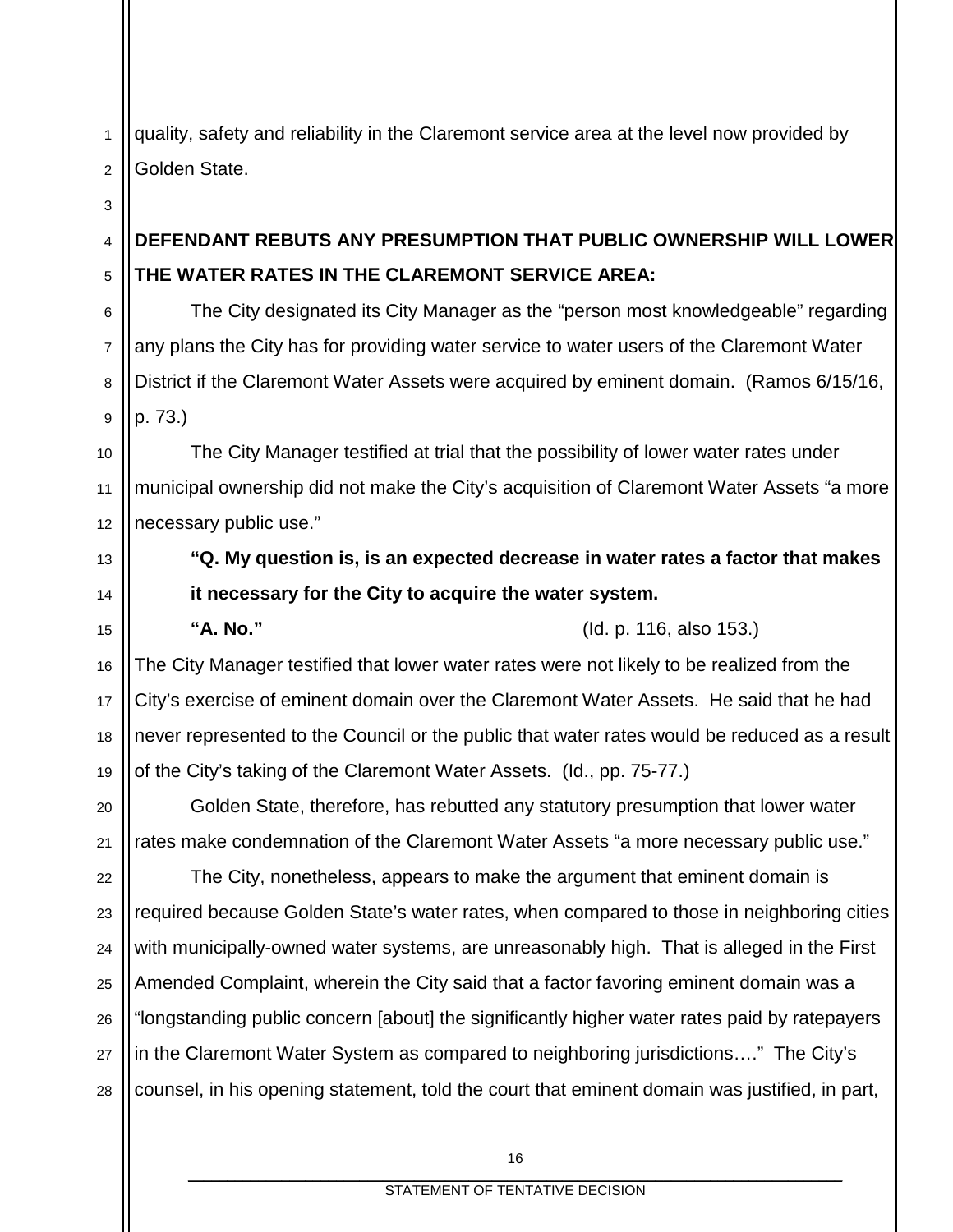1 2 3 4 5 because Golden State charged its Claremont subscribers more than did neighboring municipally operated water systems. Mr. MacVey displayed a chart that showed for five cities the "average customer cost (20 CCF) in 2014-2015" as follows: Claremont (\$88.96); La Verne (\$65.96); Pomona (\$52.68); Upland Water Company (\$46.10); and San Antonio Water Company (\$20.20). (Exhs. 1284-0009; also, 1285-0001.)

6 7 8 9 10 11 12 13 The court is uncertain as to the intended relevance of the customer cost comparisons. Golden State's water rates are set by the PUC for all water systems operated by Golden State in Region 3. (Claremont is one of nine water systems that Golden State operates in Region 3.) Rates charged to Claremont subscribers are set, in part, to permit a return on the investment that Golden State has made in all of its service areas in Region 3. Claremont subscribers, it could be argued, are paying water rates that allow Golden State to earn a return on its capital investment in service areas outside of Claremont. (That argument is rebutted by Exh. 1242-0003, as discussed later.)

But, if that is the City's argument, the City should disclose other factors that may affect the water price differentials even between even neighboring cities.

14

15

16 17 18 19 The City's comparison ignores the fact that water consumption in Claremont per average customer historically has been higher than in neighboring cities (and in Region 3). (Exh. 692 and 504; Ramos test., 6/16/16.) If Claremont customers receive more water on average, their water costs on average will be higher.

20 21 22 23 24 25 26 27 28 The City's comparison also ignores that the fact that the water systems will have different cost structures and, for that reason alone, different water rates. Golden State, for instance, replaces underground pipeline on a schedule, spending an average of \$1.3 million over the last ten years for pipeline replacement, which is reimbursed through its rate structure. (Exh. 135-203 to 135-207.) The City of La Verne does not replace its underground pipeline except upon wear-out, so its costs for pipe replacement alone are about \$1.3 million less per year than Golden State's. The City's comparison water rate chart is unreliable and, thus, irrelevant in an eminent domain trial unless comparison cost data is also provided for the lower-priced water districts.

> 17 \_\_\_\_\_\_\_\_\_\_\_\_\_\_\_\_\_\_\_\_\_\_\_\_\_\_\_\_\_\_\_\_\_\_\_\_\_\_\_\_\_\_\_\_\_\_\_\_\_\_\_\_\_\_\_\_\_\_\_\_\_\_\_\_\_\_\_\_\_\_\_\_\_\_\_\_\_\_\_\_\_\_\_\_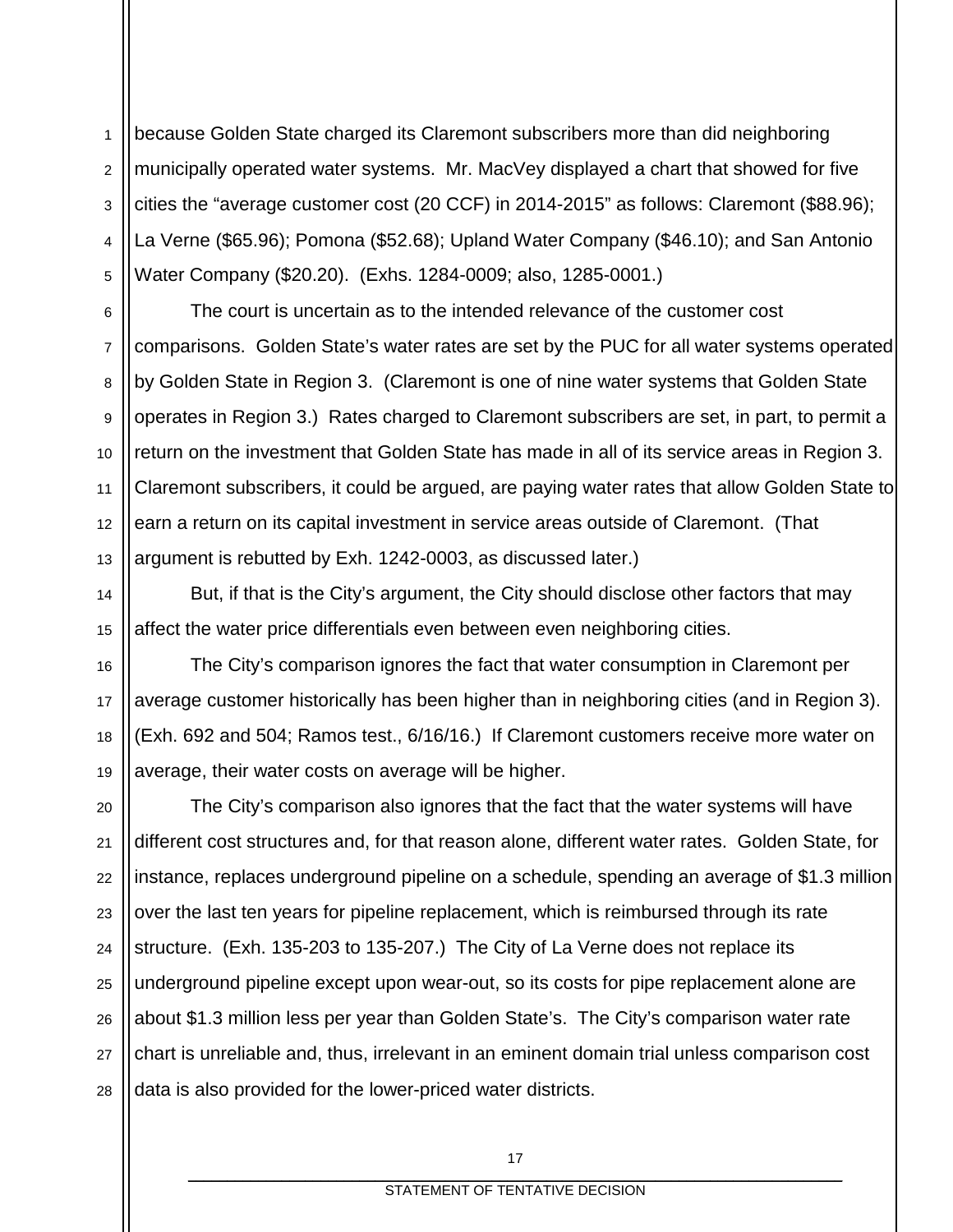1 2 3 4 5 6 The City, in any event, appears to be making an argument that is inconsistent with the testimony of its City Manager, to wit., that lower rates are not predicted and are not a factor to support a finding that the exercise of eminent domain is "a more necessary public use." But, whatever the relevance of the average cost per water customer, the City does not identify and quantify the factors that affect the differential in water rates to make an apples-to-apples comparison.

#### 8 9 10 **DEFENDANT REBUTS ANY PRESUMPTION THAT PUBLIC OWNERSHIP WILL RESULT IN GREATER CAPITAL INVESTMENTS IN THE CLAREMONT WATER SYSTEM:**

7

11

12

13

14

15

The City, according to its City Manager, has no plans to make capital improvements in the water system if the City is successful in acquiring the system through eminent domain. (Ramos, 6/16/16, pp. 125, 134-136, 138.) A need for capital investment, therefore, does not "require" the acquisition of the water system nor make public acquisition "a more necessary public use."

16 17 18 19 20 21 22 23 24 25 26 27 28 The City, nonetheless, called Michael Thornton to testify as an expert witness. Thornton testified that, if the City acquired the water system, he would recommend that the City invest \$6.9 million over two or three year period to improve the performance of the water system. To be specific, Thornton recommended installing pumps at the Pomello Reservoir, making improvements at the Mountain Avenue Pump Station and upgrading the Claraboya booster pump, and constructing a reservoir in the northeast area of the City and another at Johnson Pasture. (Thorton test., 7/11/16.) Thornton suggested that the funds, or a portion of the funds, needed to finance the investments could be borrowed at low interest rates from the State of California. It is difficult for the court to determine how Thornton's testimony is relevant. He is suggesting capital improvements that the City Manager testified that the City has no plans to undertake and is implying that the cost of such improvements can be funded by further borrowing that can be repaid through higher water rates charged to Claremont's subscribers. (Thorton testified he had no knowledge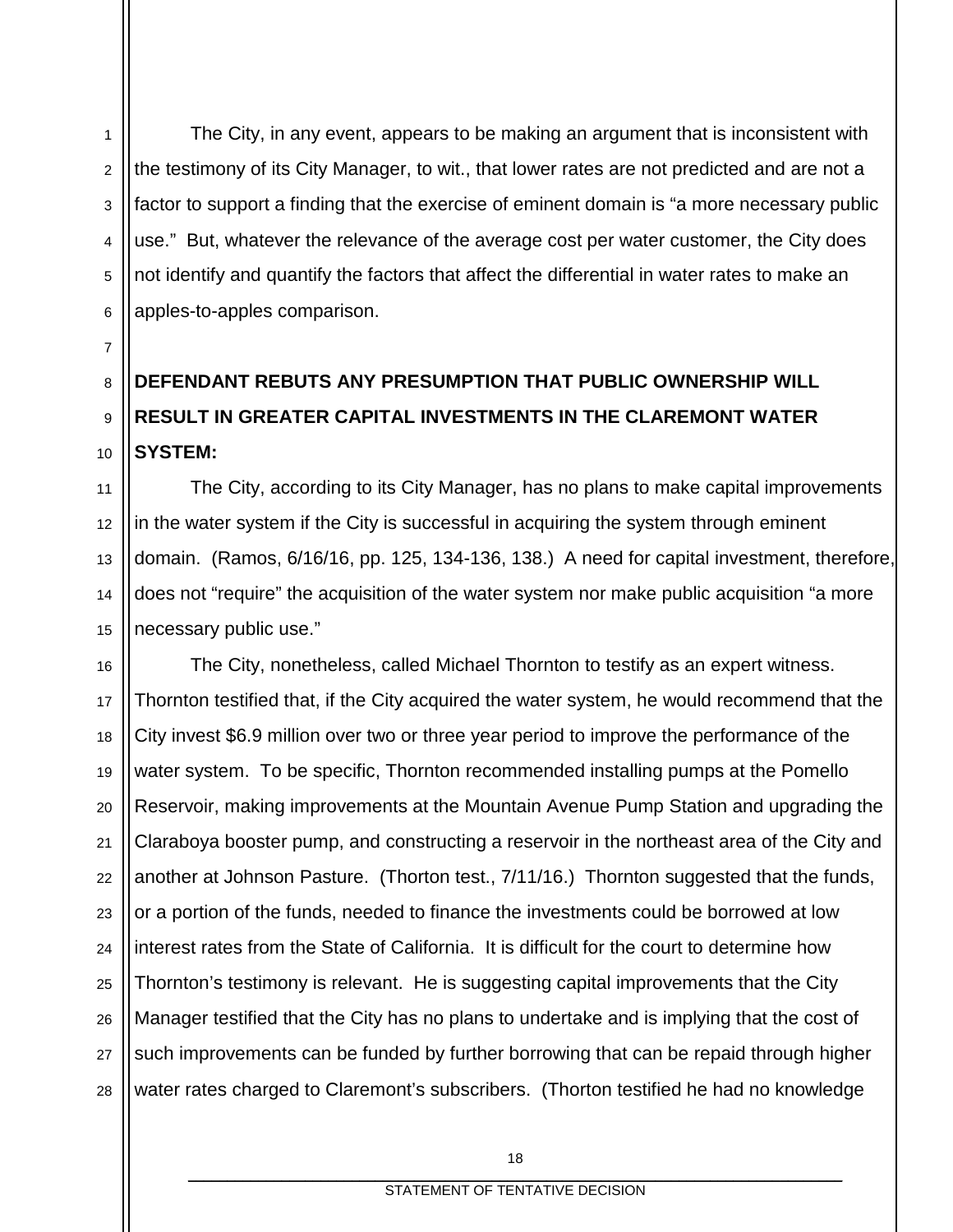1 2 about how the capital improvements he recommended would affect the water rates. Nor did any other witness provide that information.)

3 4 5 6 7 8 9 10 The improvements recommended by Thornton are not within the "project" as defined by the Resolutions of Necessity (and as required by CCP section 1240.030). The improvements do not exist and, therefore, are not among the assets the City seeks to take (or pay compensation for) by eminent domain right. The improvements, according to the City Manager's testimony, are not a reason that City ownership of the water system is "a more necessary public use." The court finds Thornton's testimony, and similar testimony by other witnesses, has no relevance to the legal issues to be decided on the Complaint in Eminent Domain.

#### 12 13 14 **BOND FINANCING TO ACQUIRE THE WATER SYSTEM WILL INCREASE WATER RATES, ASSUMING THE SAME LEVEL OF CAPITAL INVESTMENT IN THE WATER SYSTEM:**

11

16

17

18

19

20

21

22

23

24

25

26

27

28

15 If this eminent domain action succeeds, the City intends to finance its purchase of the Claremont Water Assets through the issuance of 30-year revenue bonds "payable only from the water system's revenues." Claremont voters approved this finance mechanism by passing advisory Measure W on the ballot on November 4, 2014. Measure W (Official Sample Ballot, Exh. 1425) reads:

**Shall the City of Claremont be authorized to issue water revenue bonds up to \$135 million to pay for acquisition of the Claremont Water System and incidental expenses payable only from the water system's revenues?** With 52% of Claremont voters voting, Measure W passed with 71.9% of the vote. (The 300 subscriber households in the Claremont service area but outside the City did not vote on Measure W.) The Impartial Analysis of Measure W provides, in part, as follows:

**The City Council … is considering the acquisition of a water enterprise system and intends to use the revenue generated by the system to issue bonds to pay the acquisition price. The City's analysis shows that the system may generate**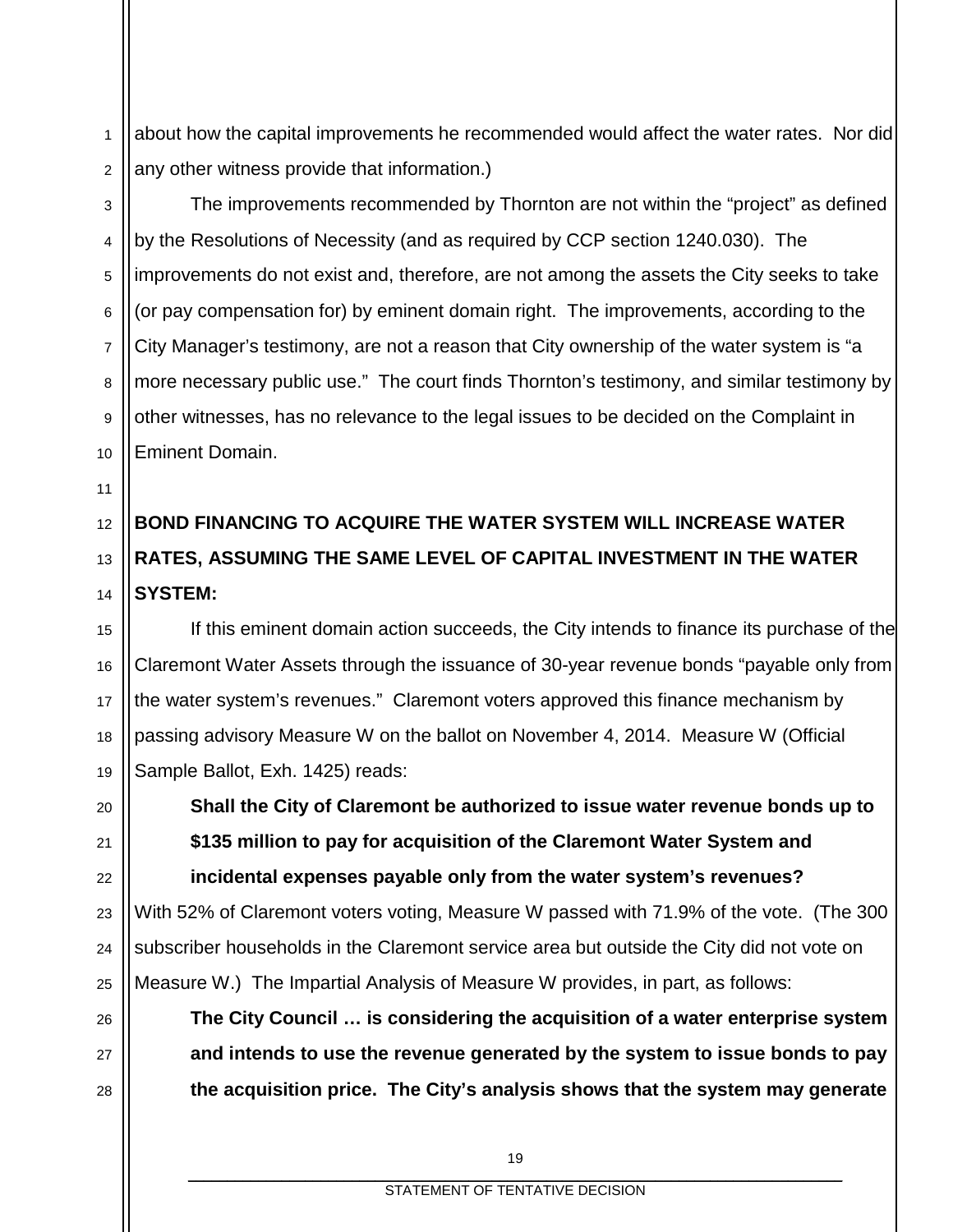**enough revenue to issue bonds up to \$80 million. [] [If the bond amount is \$135 million] the estimated increase to a fixed capital charge of the water rate on the average single family residence within the service area of the Claremont Water System would be approximately \$28 per month, or \$336 annually. [] After bonds are issued, actual future water rates and charges could increase or decrease during the repayment period beyond the City estimate. These charges could occur as a result of several factors, including the cost of water, infrastructure repairs and costs of operation and maintenance of the system. Water rates and charges will also vary on consumer consumption.**

Arguments for and against Measure W were also included on the ballot. (Exh. 1425.)

1

2

3

4

5

6

7

8

9

10

11 12 13 14 15 16 17 18 19 20 21 22 Both parties called expert witnesses at trial to project the cost of revenue bond financing over a 30 year period and, thus, the impact the debt financing would have on water rates paid by subscribers in the Claremont service area through the year 2046. But the City argued that the financial feasibility of using debt financing for the acquisition is not an issue and is irrelevant, saying "The financial feasibility, i.e. the City's ability to finance the acquisition of the Claremont Water System through the issuance of bonds, is irrelevant to whether the City has a right to take the property." The City argued that the impact of the debt service on water rates is irrelevant because the purchase price for the Claremont Water Assets is unknown at present and will be determined only in a subsequent jury trial; and because the City retains the right to decline to proceed with the acquisition if it considers the price fixed by the jury as too high. CCP section 1268.510. (City's Brief re Financial Feasibility Opinions, filed 6/27/16, p.2.)

23 24 25 Golden State argues, to the contrary, that the issue of whether water rates must be increased to retire the bond financing for the City's acquisition goes to the determination of whether the acquisition is "a more necessary public use."

26 27 28 Just compensation is not an issue that is to be considered or decided in a right-totake trial. CCP section 1260.110. The cost of acquiring the Claremont Water Assets is raised here because, under the unique circumstances of this case, the proposed bond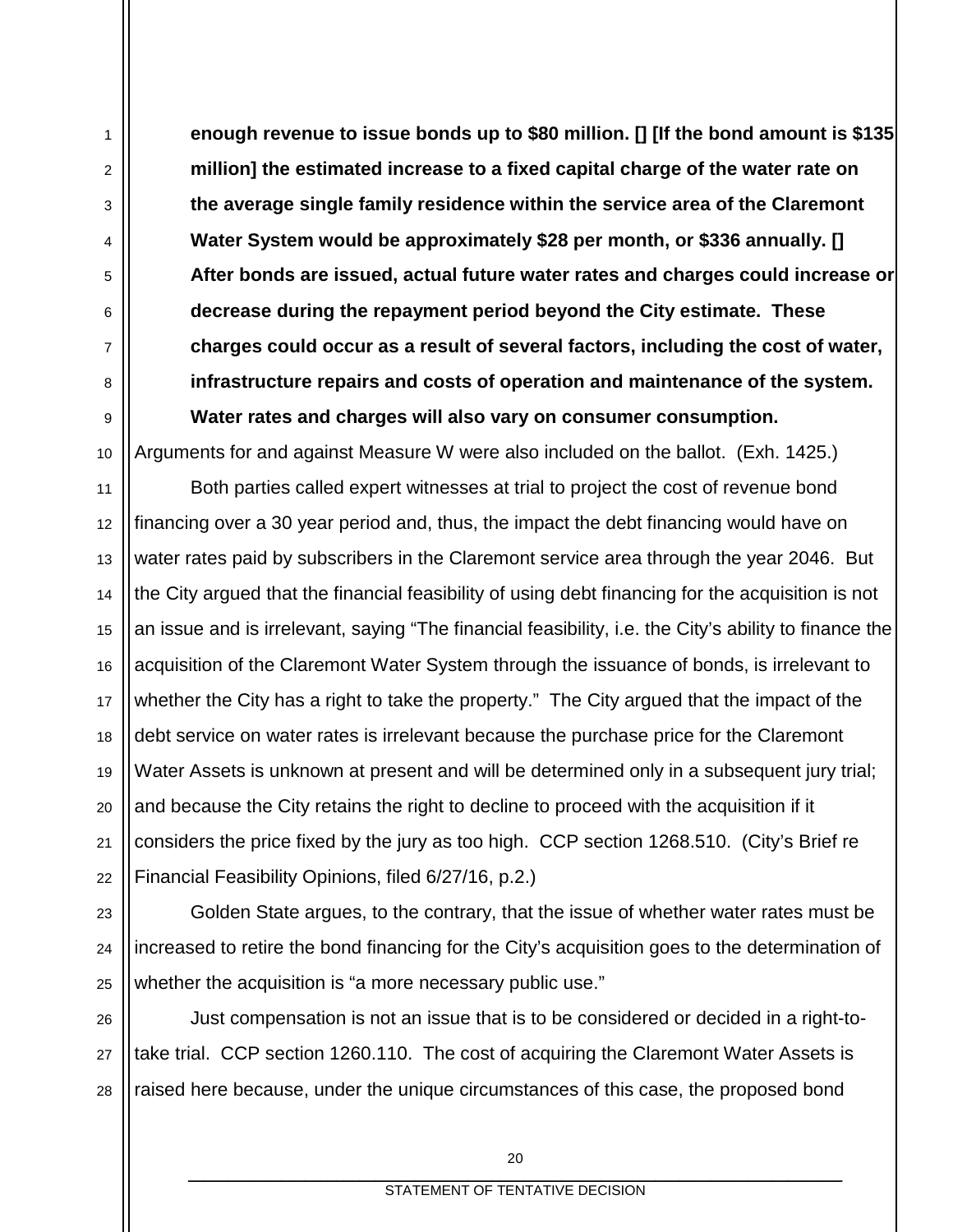1 2 3 4 5 financing will throw the burden of paying for the acquisition on the water rate payers rather than on the City's taxpayers. The parties—the City and Golden State both—argue that the impacts of the acquisition on the rate payers is a significant determinant to whether the acquisition through eminent domain serves the "public interest and necessity" and "a more necessary public use."

6 7 8 9 10 11 The evidence in this case is that a majority of the City's voters approved bond financing and expressed their willingness, as rate payers, to pay significantly more in water rates to fund an acquisition of the Claremont Water Assets through eminent domain. The court concludes, based on that evidence, that it cannot find that a projected increase in water rates to pay for the public acquisition of the water utility in itself rebuts a presumption that the acquisition is "a more necessary public use."

The court can make several findings based on the extensive evidence that it heard regarding the financial feasibility of the City's use of bond financing to fund the acquisition of the Claremont Water Assets.

The expert evidence offered at trial establishes that the City can feasibly use revenue bond financing to fund the acquisition of the Claremont Water Assets.

17 18 19 20 21 The bond financing will increase the water rates in the Claremont service area beyond their current level, even if the acquisition price is not more than the \$56,300,000 previously offered by the City. The court is persuaded by the testimony and analysis given by Stephen Peters and Dr. Michael Hanemann that the debt service cost, even assuming a \$56.3 million purchase price, will require increased water rates over 30 years.

22 23 24 25 The court's conclusion that bond financing will increase water rates depends in part on the assumption that the City, as the owner of the municipal water system, will continue Golden State's level of investment in the water system including replacing depreciated facilities and making new investments as needed.

26 27

//

//

//

12

13

14

15

16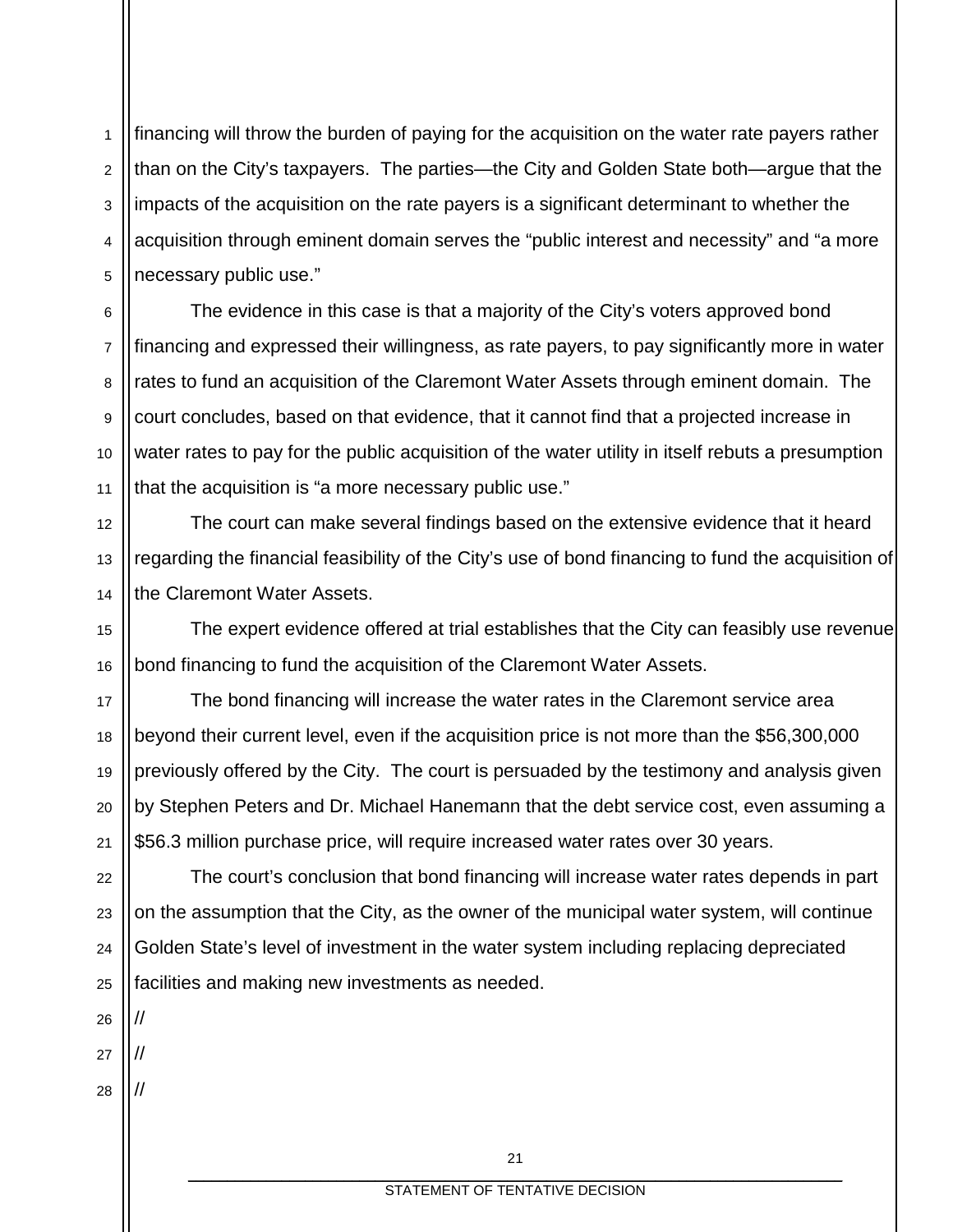#### 1 2 **DEFENDANT REBUTS ANY PRESUMPTION THAT A "SPECTRUM OF BENEFITS" SUPPORTS ACQUISITION OF AN INVESTOR-OWNED UTILITY BY EMINENT DOMAIN:**

3 4 5 6 7 8 9 10 11 There is, the City contends, "a broad spectrum of benefits that can be realized … through the City acquisition and operation of the Claremont Water System." (City's Proposed Statement, filed 8/5/16, 17:21-23.) The City describes these benefits under the rubric "local control" and idealizes such "local control" as providing greater transparency, local accountability, greater responsiveness, etc. The City's specification of what such benefits are varies, and the court, to obtain a definitional structure, has relied on the allegations in the Complaint in Eminent Domain that list the problems the City seeks to address through eminent domain. The problems that local control will mitigate are alleged in the FAC, para. 7 (quoted ante p. 5) as follows:

"escalating water rates";

12

13

14

15

16

17

18

19

20

21

22

23

24

"lack of local control over water rates, service, expenditures, and policy";

"lack of responsiveness and accountability of GOLDEN STATE to concerns of the inhabitants and constituents with the Claremont community";

"the lack of transparency in the operation of the Claremont Water System."

The court has considered the evidence as to whether any such problems exist, and, if so, to what degree, and, for significant problems, whether Golden State has introduced evidence sufficient to rebut a presumption that existence of such problems makes condemnation "a more necessary public use."

25 Many of the problems identified by the City stem from the PUC's regulation of Golden State's operations. The City thus complains of "the lack of local control over water rates, services, expenditures and policy." The City's argument seems to contrast "local control" with the procedures of the California Public Utilities Commission (PUC) in exercising regulation over Golden State.

26 27 28 The PUC is an independent agency of the State of California. Golden State must apply to the PUC to establish rates that it may charge to subscribers and must justify its rate application by identifying assets that are used and useable to deliver water in specific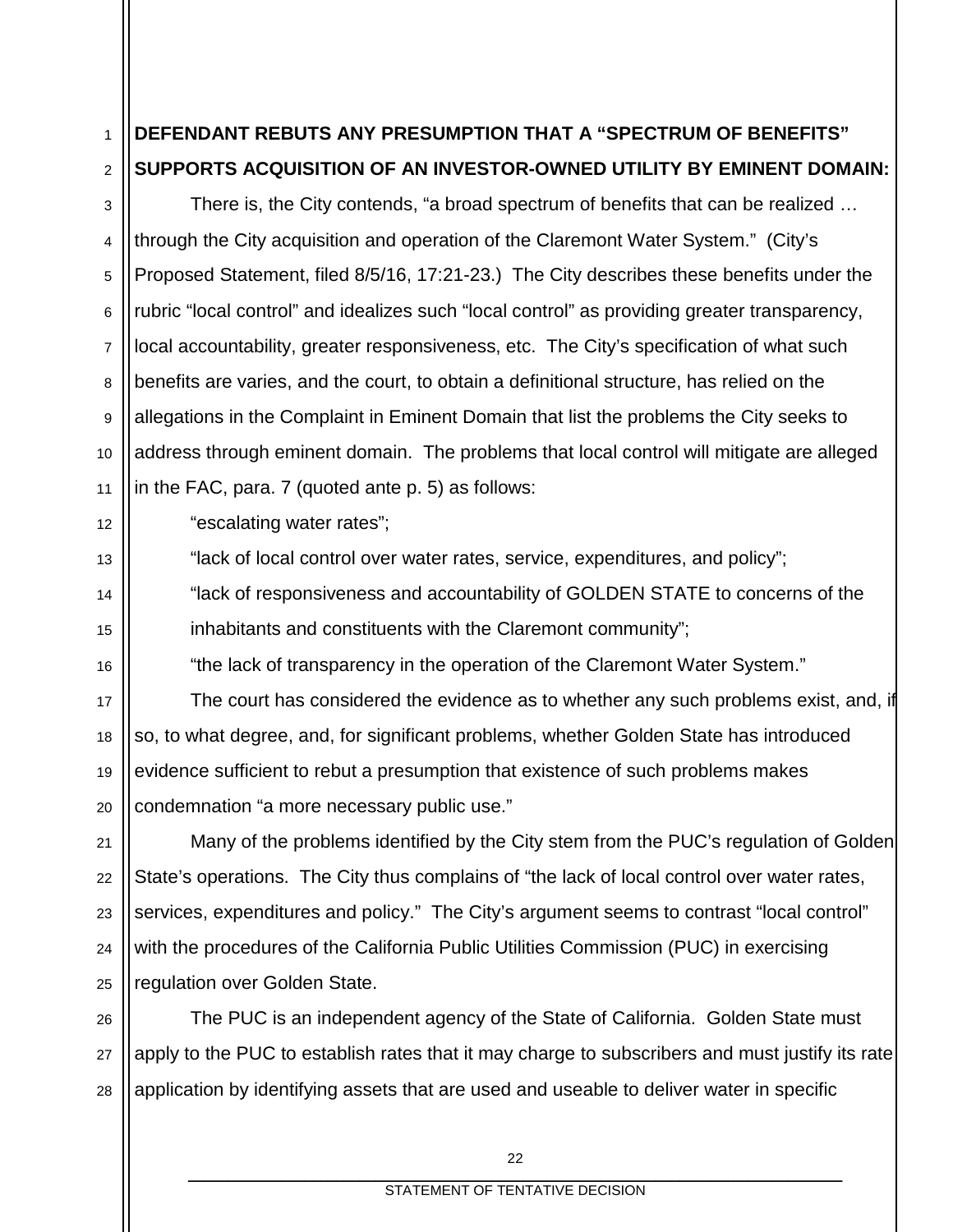1 2 3 4 5 6 7 8 9 10 11 12 13 14 15 16 17 service areas. The PUC authorizes rates to permit a return on investment and to cover operational expenses. The PUC, for its administrative convenience, requires a rate application to include all water systems operated by an investor-owned utility in identified geographical regions. The City of Claremont is located in Region 3, and, as a result, the PUC sets a rate structure to provide a return on investment for the nine water systems owned by Golden State in Region 3. The current allowed rate of return is 8.34 percent, but Golden State, through operational efficiencies, may earn a higher return. Golden State's rate applications are processed at the PUC's offices in San Francisco and hearings on rate applications are usually held before a hearing officer or one of the commissioners sitting in San Francisco. The paperwork submitted in support of rate applications are public documents, and the hearings are public hearings. The City of Claremont has authorized its attorneys to intervene in the rate setting process for Golden State's Region 3 for the past 15 years. The rate applications submitted by private utilities may be challenged by the Office of Ratepayer Advocates (ORA), an internal division of the PUC staffed by experts in the various types of utilities. ORA's mission is to create an informed opposition to applications for rate increases. The City's experts agree that ORA is effective in challenging rate applications that are not justifiable.

18 19 Utility rates that are approved by the PUC are defined by statute as "just and reasonable charges." Public Utilities Code section 451.

20 21 22 23 24 25 26 27 California has experienced a state-wide drought over the past decade. The PUC and local water districts, including cities with municipally owned water systems, have responded with various measures to reduce water usage, and these measures have been successful in reducing water consumption substantially in many communities. The PUC has an ability to encourage water reduction by a means that is not available to municipal water systems. The PUC can allow water utilities that it regulates to impose a metered water usage charge so that large water consumers pay more for water after exceeding specified volumetric levels.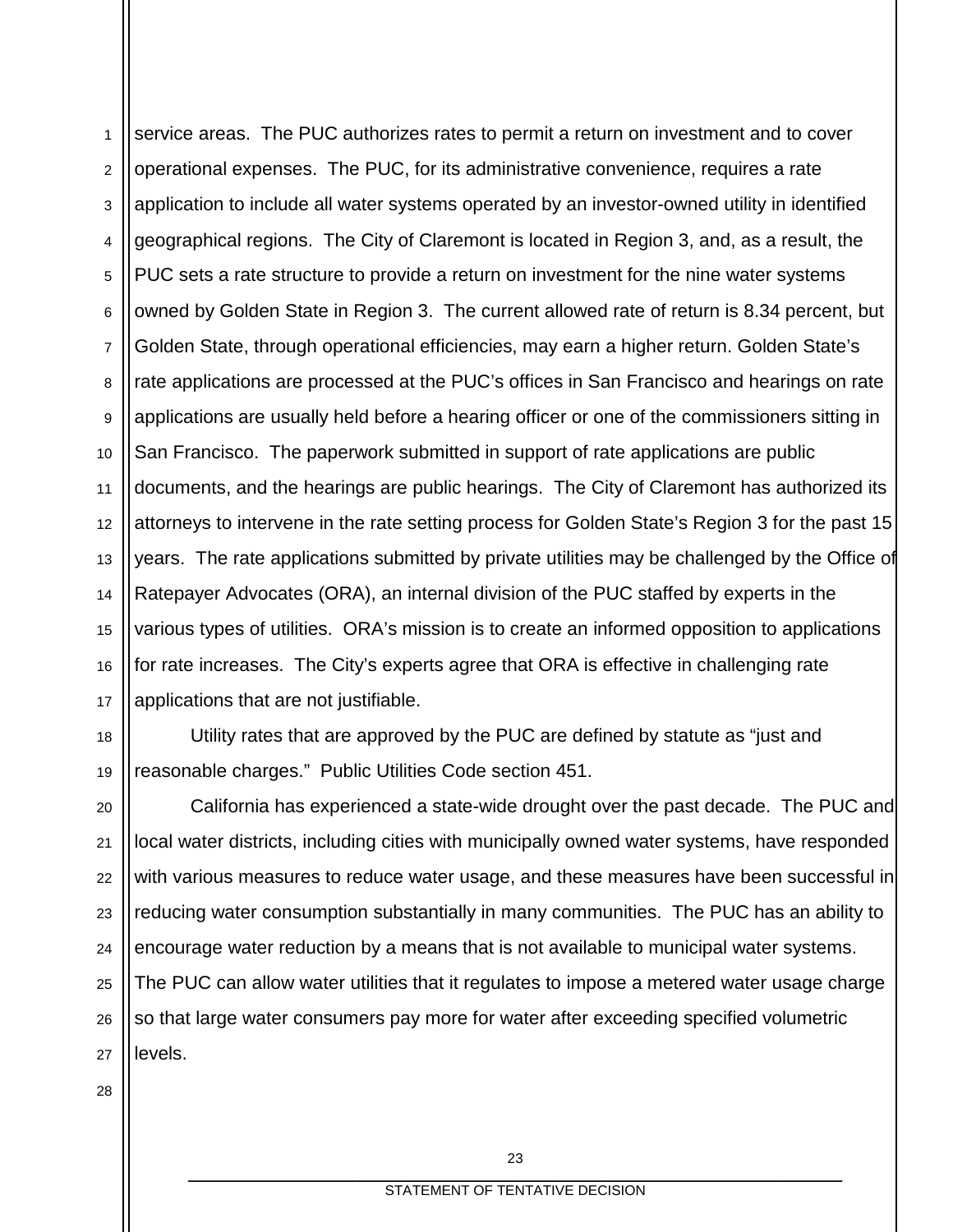The court will now turn to a discussion of the evidence relating to the "spectrum of benefits" that the City believes supports its acquisition of the Claremont Water Assets by eminent domain.

### **A. WATER PRICES PAID BY CLAREMONT SUBSCRIBERS:**

### "Escalating Water Rates".

Water rates in the Claremont service area have, in fact, escalated in the past 10 years. What are the reasons? There is no evidence that Golden State did, or did not do, something that caused the price escalation. The price escalations were caused, so far as the evidence reveals, by extrinsic factors.

11 12 13 14 15 16 17 18 Golden State purchases nearly 40% of the water it supplies in the Claremont service area from the Metropolitan Water District ("MWD"). MWD's charges for water have doubled in the last ten years. (See, Exh. 1284-0006, from \$453 per acre foot in 2006 to \$942 in 2016.) Water that Golden State obtains from local wells is considerably less expensive than MWD water, and Golden State obtains 60% of its water from local wells. Golden State has maximized the water it can obtain from well sources, given the adjudicated rights that apply (see Exh. 626) and the operating safe yield needed to protect future availability. Ben Lewis, General Manager for the Foothill Region, testified:

> **Q. Does Golden State have any practice with regard to the amount of groundwater versus imported water that's used in Claremont?**

**A. Yes. We have a general practice in terms of how we operate the system. Q. And what is that, sir?**

**A. What we do is that we maximize the groundwater system first. So the system is designed such that it will employ any well that's available and put that into the system first to meet the customer's demand. [] Imported water supplements that supply.** (Lewis, 6/24/16, pp. 67-68.)

19

20

21

22

23

 $24$ 

25

26

27

28

1

2

3

4

5

6

7

8

9

10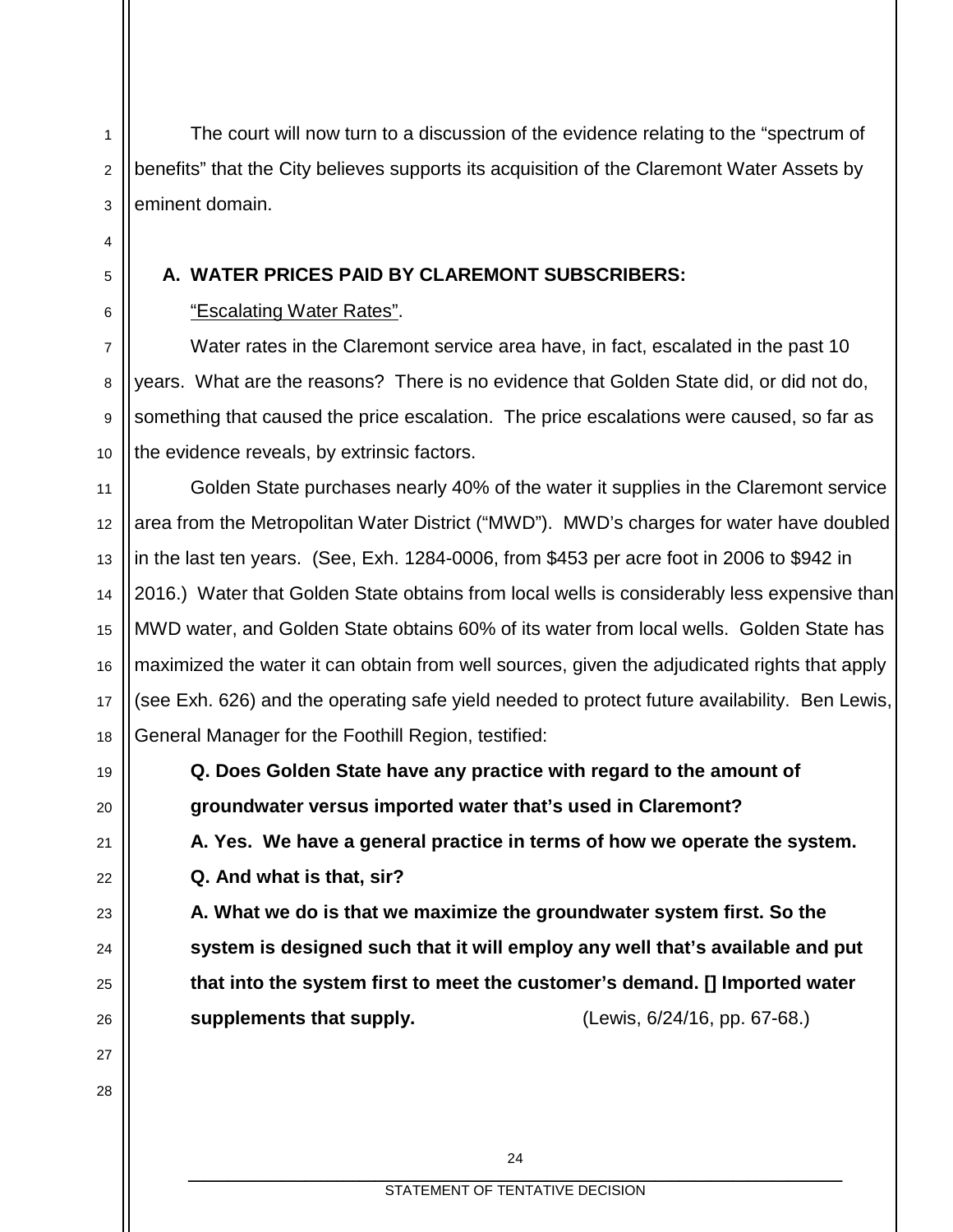1 2 3 The City did not offer contrary evidence; the City Manager testified he does not know whether the City will use more well water if the City should acquire the Claremont Water Assets. (Ramos, 6/16/16.)

4 5 6 7 8 9 10 11 Another cause for price escalation may be surcharges that are authorized by the PUC to even out revenues in periods of falling water consumption. Such surcharges are known as rate adjustment mechanisms (RAM); the surcharge imposed on water rates is known as WRAM (water rate adjustment mechanism). The additional burden of WRAM surcharges on a typical water bill is minimal. A water bill for a Claremont subscriber for the billing period September 17-October 16, 2013, was entered into evidence as Exh. 515. (The court assumes the water bill is typical; no other water bill was introduced.) Exh. 515 showed the following charges:

| Service Charge                       | \$16.15 |
|--------------------------------------|---------|
| Tier 1 - Water Usage -               | \$15.58 |
| <b>CARW Prog Adm Surcharge</b>       | \$0.41  |
| 2011 WRAMMCBA Surcharge              | \$1.49  |
| 2012 WRAMMCBA Surcharge              | \$1.43  |
| <b>GRC Surcharges</b>                | \$0.40  |
| CPUC Fee – 1.5% of \$35.46           | \$0.53  |
| City Tax – Claremont 5.5% of \$35.46 | \$1.95  |
| <b>TOTAL CURRENT CHARGES</b>         | \$37.94 |

12

13

14

15

16

17

18

19

20

21 22 23 24 25 The City, should it operate a municipal water system, could eliminate the surcharges, but their elimination would not significantly reduce the average water rate. The surcharge, in any event, is not intended to be permanent. Its purpose, according to the City's expert witness, Steven Weissman, is so "revenue will be the same regardless of level of sales." (Weissman, 7/8/16 p.m., p. 84.)

26 27 28 The City mischaracterizes the WRAM surcharge as a "penalty" which is imposed because the particular customer has reduced water usage. WRAM more accurately is described as a temporary fee that is assessed against all customers when falling water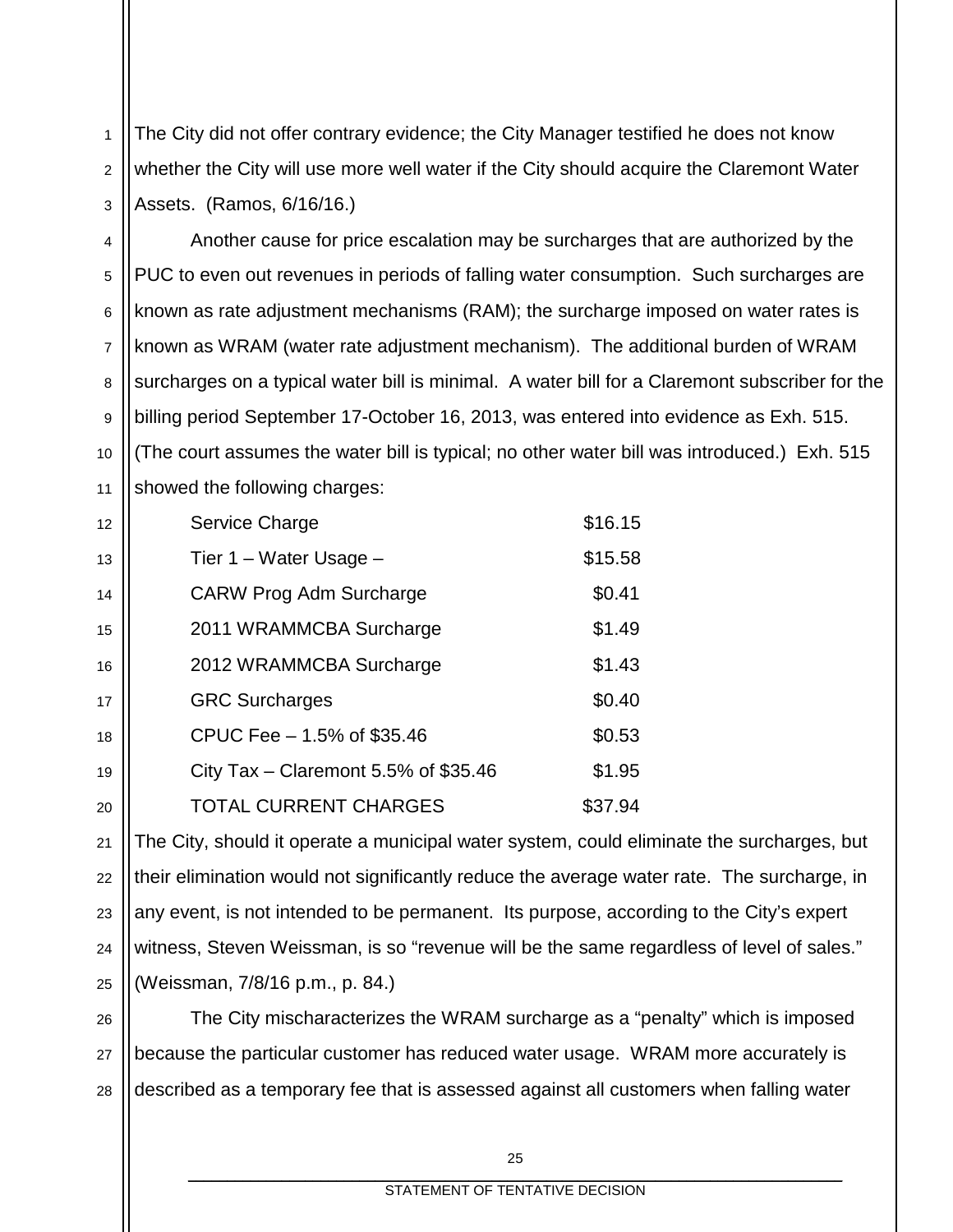1 2 3 4 usage reduces the system revenues below that deemed appropriate by the PUC. The surcharges would not likely cause "escalating prices" because the WRAM is relatively small and would be more than offset, for most customers, by falling water consumption and, thus, lower total charges for water usage.

5 6 7 8 9 10 11 12 13 Another cause for price escalation may be tiered rates that are authorized by the PUC to discourage high consumption of water during drought periods. Tiered rates increase the unit price of water for consumption amounts that exceed specified levels. Golden State, with PUC authorization, has imposed three tiered pricing in the Claremont water system, and the tiered rates, and other conservation measures, appear to have reduced water consumption substantially. Should the City acquire the water system, tiered rates would end because cities are not allowed to impose differential rates for utility services. However, the significant point is that the City at trial did not criticize tiered rates nor argue that it wanted to acquire the Claremont Water Assets to end tiered rates.

14 There is no evidence that Golden State has been enriched through escalating prices. Golden State's authorized rate of return from the Claremont water system has remained in the 8-9% range over the past decade. Golden State's profit comes from earning an allowed rate of return on invested capital, and operating efficiencies, rather than directly from price increases.

19 20 21 22 23 Golden State has rebutted any presumption of "a more necessary use" because the City's acquisition will cause an end of escalating water price increases. And, as noted elsewhere, the City's acquisition through eminent domain will necessarily increase subscriber water rates from today's level in order to service and pay down the bond indebtedness that the City will incur to purchase the Claremont Water Assets.

# 24

15

16

17

18

#### High Water Prices.

25 26 27 28 Golden State's water system serving Claremont has been built from a collection of separate water systems that Golden State acquired (even into the 1980s) and then integrated together. (Gisler, 6/21/16 a.m., pp.18-27.) The system needs and can be improved through targeted capital investment. (See, Exh. 440.) The cost of capital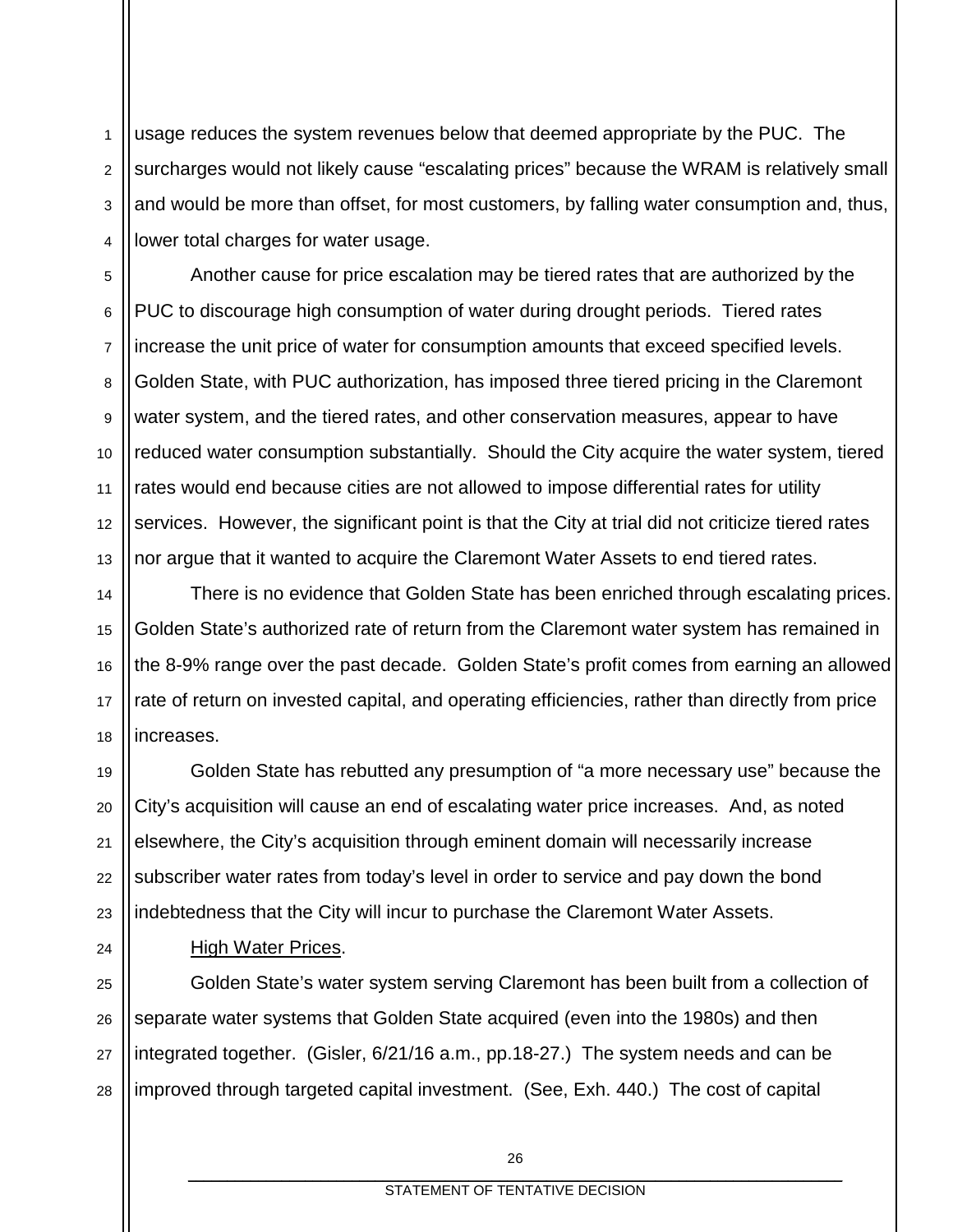1 2 3 4 5 6 7 improvements is passed on to the subscribers through higher water rates. Golden State through computer modelling can predict the likelihood of pipeline fatigue but it has chosen to maintain rather than replace some older pipelines to avoid imposing a higher burden on rates. (Gisler, 6/21/16 a.m., pp 40-53; Exh. 135-003, Pipeline Management Program.) There has been a high number of pipeline leaks in Claremont due to the age and condition of buried pipe. (Exh. 16; Traffas 6/23/16, pp. 18-20.) And pipeline leaks will cause some water loss.

8 9 10 11 12 13 14 15 16 17 18 19 20 21 22 23 24 The City is correct that Golden State's water rates are higher than those in nearby municipal water systems. The City's acquisition plans, however, do not include a reduction in the water rates. A principal cause for the high water rates is the level of Golden State's investment in the Claremont water system, particularly its investment in replacing older underground pipeline. Golden State has invested \$23 million in the Claremont system in the past ten years, with half of that amount, an average of \$1.3 million per year, being used to replace underground pipeline. (Exh. 675 shows the dramatic difference between Golden State's investment in the Claremont system and La Verne's investment in its system over a ten year period.) Golden State replaces one percent (about 1.5 miles) of its pipeline each year, basing its decisions on a computer modeling program (known as KANEW). (The Los Angeles Department of Water and Power replaces four percent of its underground pipe each year.) La Verne, a neighboring municipal system, does not replace underground pipeline as maintenance, and thus does not need to pass on that cost in its water rates. The City has not argued that a reason for eminent domain is its intention to reduce water rates by skipping pipeline replacement in the Claremont water system. Capital improvements will be required in the years ahead to maintain optimal efficiency in the Claremont water system.

25 26 27 The evidence suggests two other reasons for higher water rates. Claremont residents have had higher water usage (now curbed by drought restrictions), so its water rates have been, historically, higher than its neighbors. And, in 2011, the PUC authorized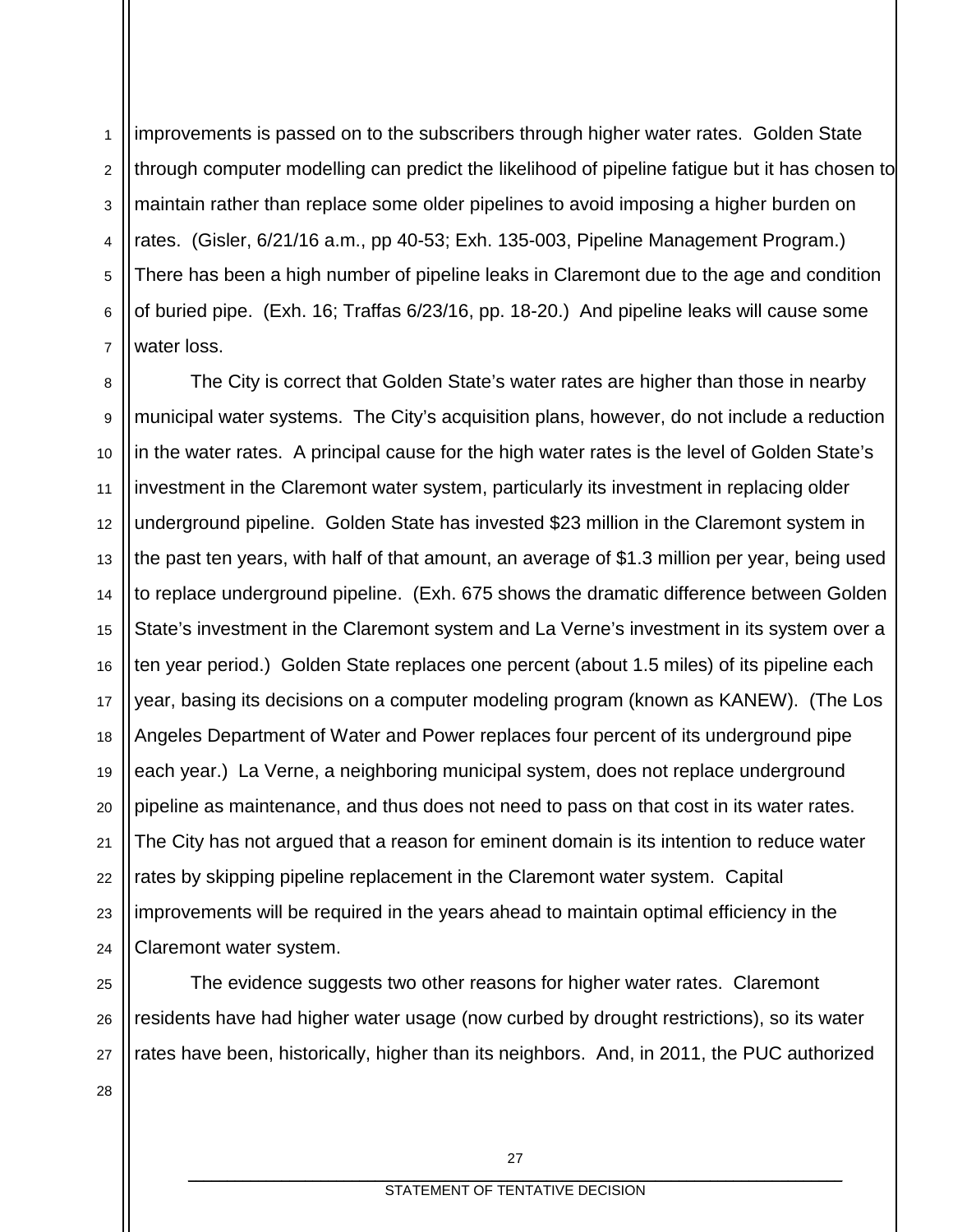1 2 metered water rates to discourage high water consumption, thus impacting water rates in Claremont users. (Claremont, the court was told, has reduced its water usage by 36%.)

3 4 5 The City does not argue that municipal ownership will reduce the water rates, and, therefore, Golden State has rebutted any assumption that the City's acquisition is "a more necessary use" to obtain lower subscriber rates.

6

#### Confusion about Water Bills.

7 8 9 10 11 12 13 14 Several City witnesses testified that Claremont subscribers have complained to City employees that they do not understand the Golden State bills, particularly as to the surcharges. The PUC has authorized Golden State to impose a WRAM surcharge due to the fact that reduction in water usage has affected the rate of return on the fixed costs dedicated to the Claremont water system. The court, however, does not believe that confusion about bills, without documentation of the number of complaints or specification of the nature of the problem, is a factor that supports the City's use of eminent domain to acquire a private water company.

Customer service likely will decline should the City acquire Golden State. The City intends that customer calls outside business hours shall be routed to the police call desk. Golden State, in contrast, maintains a 24 hour customer call center, staffed by trained, U.S. based employees, in Anaheim 365 days a year.

### **B. COORDINATION WITH THE CITY'S SUSTAINABILITY GOALS:**

1. City's Efforts to Increase Re-Used Water.

The City of Claremont has had a long-term commitment to sustainability, and, as that concept applies to water, has developed a comprehensive plan to return used water into the ground to recharge the groundwater. The City has encouraged creating permeable ground surfaces, replacing plants requiring frequent watering and promoting the use of water saving devices in homes.

Golden State has participated in efforts to conserve water. It implemented a turf program (to replace grass) (Viers, 7/1/16 p.m., p.27) and distributed water saving devices at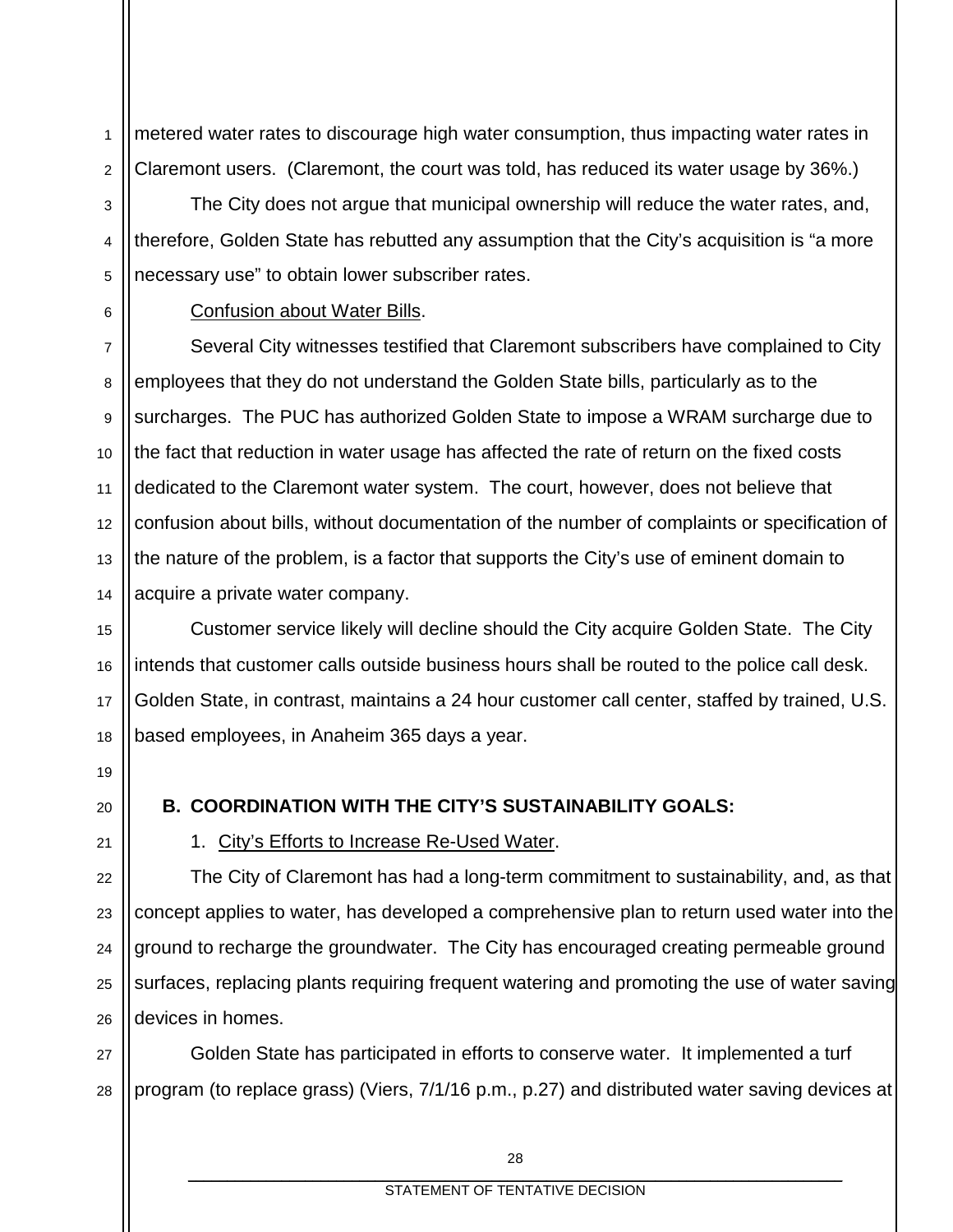1 2 3 schools and community meetings. Its employees, Alice Shiozawa and Tom Traffas, were active on the Claremont Sustainable City Plan Task Force, and Ben Lewis is a member of the City's Water Action Group. (Id., pp. 35 and 85, 63.)

4 5 6 A goal of the Sustainable City Plan is to "support development of small-scale wastewater reclamation plants in the City, starting with sites on college campuses." (Viers, 7/116 p.m., p. 52; Exh. 1232, Claremont Sustainable City Plan Update.)

7 8 9 10 11 12 13 14 Wastewater is treated effluent, effluent that is recycled through a reclamation (or scalping) plant. Recycled water by state law must be separated from potable water, and, therefore, its use requires a separate pipe system (known as purple-pipe). Recycled water may be used for agriculture and, in an urban setting, to water plants or wash outside surfaces. Wastewater reclamation requires (1) source(s) of effluent, (2) a purple pipe delivery system and (3) the funding for the treatment plant, the separate pipe system and the operating expense. The cost of a small scale treatment plant is estimated to be \$5 million. (Viers, 7/1/16 p.m., p. 58.)

15 16 17 18 19 20 22 Funding a treatment plant presents a fairness issue if the funding is to be paid by rater payers. Because the cost of the separate purple pipe restricts the delivery of waste water to limited areas for watering purposes, it can be argued that its cost should not be imposed on the entire water system through higher rates. The Claremont Colleges are investigating the construction of a wastewater treatment plant on campus property, getting the effluent from college facilities, and using the treated wastewater to irrigate campus grounds. Interested parties at the Colleges are investigating the concept; at this point, the Colleges have not approved plans to proceed with a wastewater plant.

21

23 24 25 26 27 28 The City's interest in developing sources of wastewater does not "require" the City to spend millions to acquire the Claremont Water Assets. The City may proceed independently to develop treatment plants, just as the Colleges are able to proceed with their proposal without owning the water system providing potable water to the Colleges. The City, at this point, has no plans, either proposed or approved, and no funding sources to build a purple pipe wastewater system.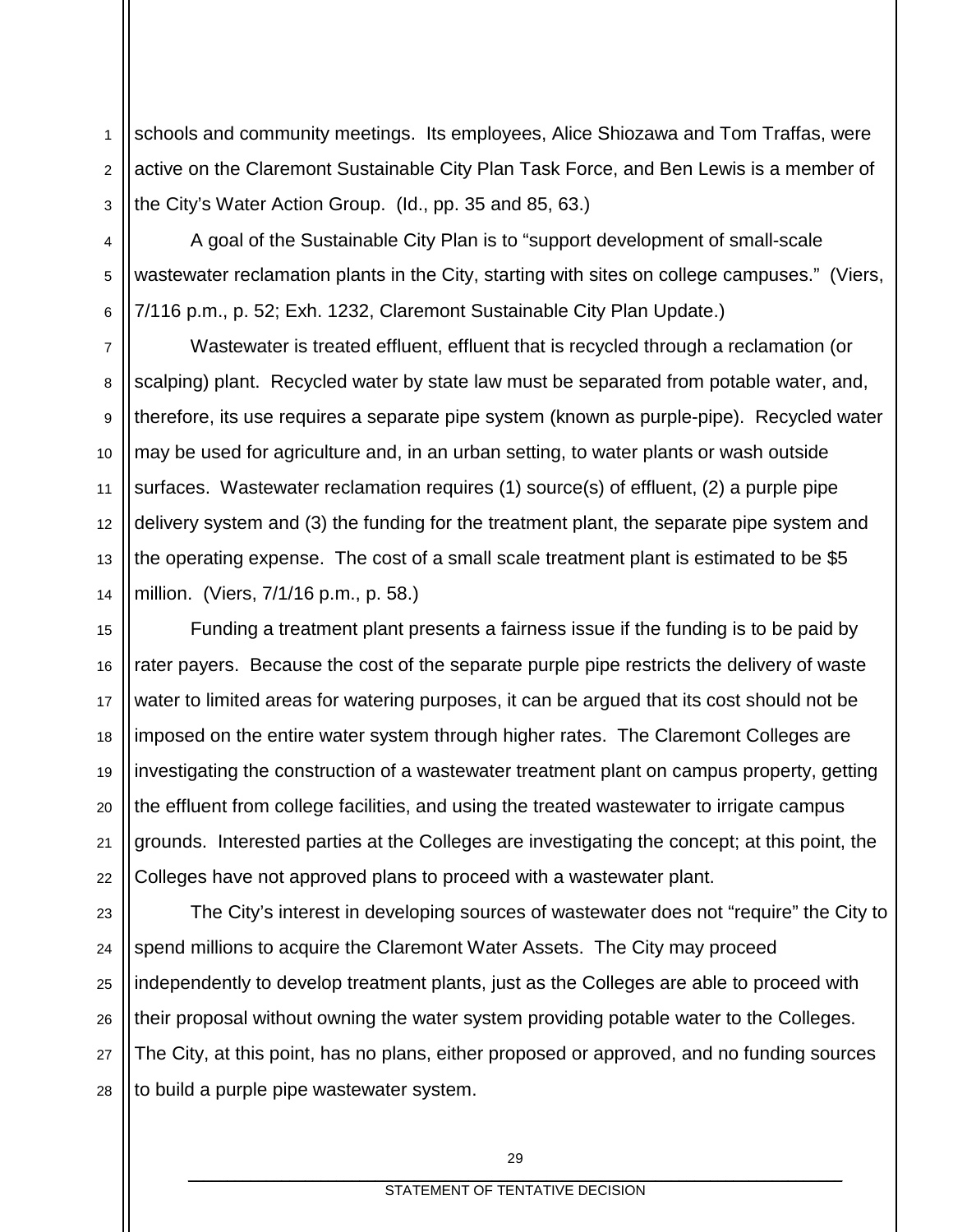1 2 3 4 5 6 7 8 The City, at trial, suggested that PUC Order 103-A could be read to preclude the City from constructing a wastewater facility. Order 103-A, para. 9 (Exh. 1015) provides: "Local agencies acting pursuant to local authority are preempted from regulating water production … or other facilities (including the location of such facilities) constructed or installed by water or wastewater utilities subject to the Commission's jurisdiction." The court's view is that Order 103-A does not constrain the City in any way from building a wastewater facility because the City is not subject to the Order because the City is not subject to PUC jurisdiction.

9 10 11 12 13 14 15 16 The City has two other programs to promote the secondary use of water purchased from Golden State. Gray water is water used for non-toilet household purposes, for instance, laundry or dish washing, and it may be captured for outdoor uses. The capture requires the retrofitting of the plumbing system so that the gray water is diverted to a holding tank until used, for instance, for gardening. The City has an ordinance that permits the capture and use of gray water. The City does not need to acquire the Claremont Water Assets to encourage greater use of gray water. Gray water use is already occurring in Claremont.

17 18 19 20 Storm drains may be used to capture rainwaters for secondary use. The City owns the storm drains and, therefore, can use them to capture and divert rainwater without the need to own the Claremont Water Assets. Storm drain capture is already occurring in Claremont.

The evidence does not support a conclusion that the City "requires" the acquisition of the Claremont Water Assets to improve its means of capturing and making use of wastewater, gray water or storm drain waters.

24

21

22

23

2. Golden State's Interaction with City Officials.

25 26 27 28 One of the City's themes at trial was that Golden State employees have not been communicative with City officials. This appears to be mistaken. Tom Traffas, the Claremont superintendent, meets regularly with various City officials, and Ben Lewis, the Foothill general manager, also meets occasionally with the City Manage. Both Traffas and Lewis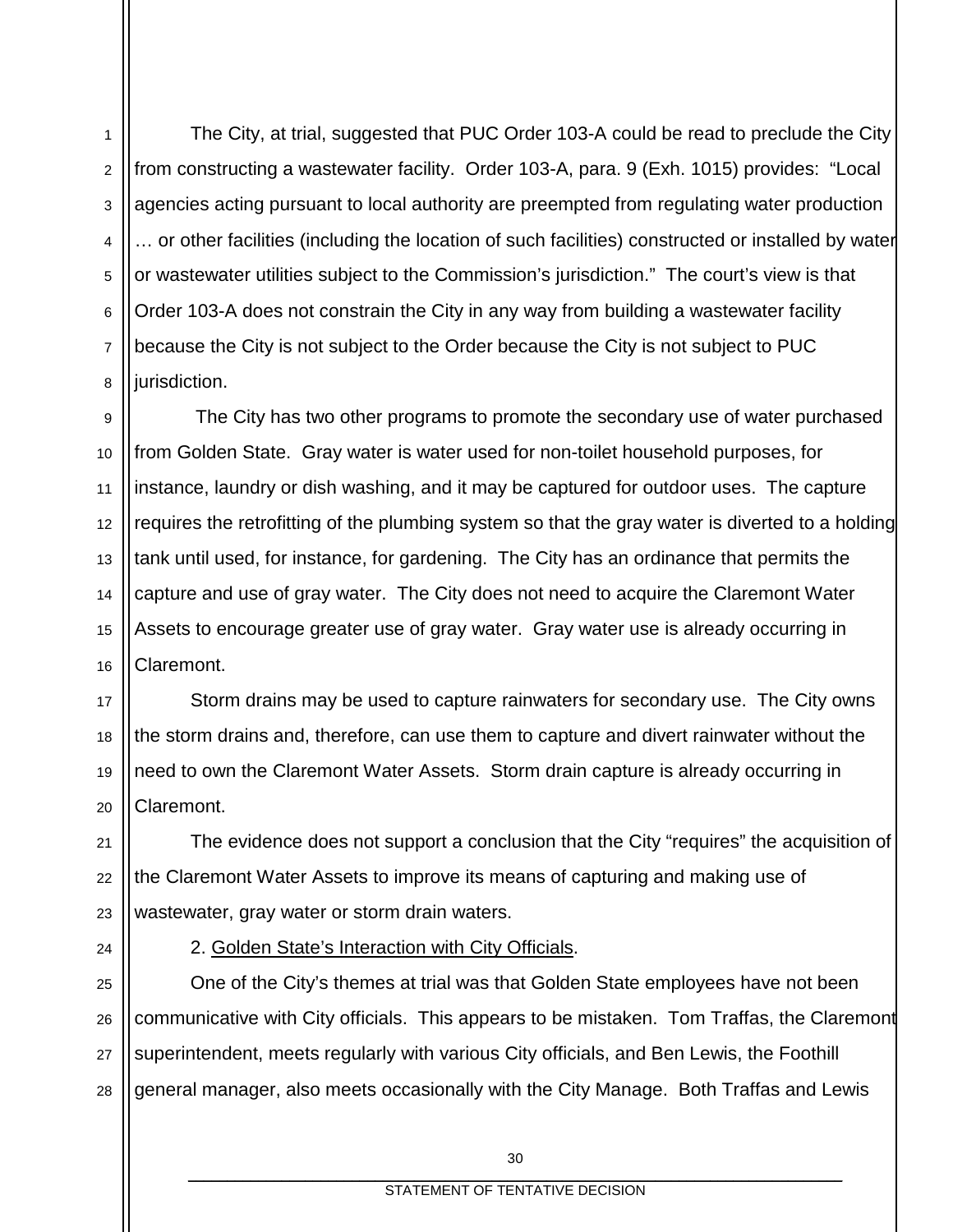1 2 3 4 5 6 7 8 9 are active on the City's sustainability committees, as mentioned above. Golden State has participated with the City in various water conservation programs, as mentioned above. Golden State has not shared its water capital improvement plan with the City (McVicker, p. 35), but the gas and electrical utilities serving Claremont also have not shared their capital plans with the City. Golden State maintains a business office in Claremont. Relations between the parties have been strained after the City's mailings to its residents blaming Golden State for high water rates. Hopefully productive relations can be restored between the parties. The court does not find that the relations between the parties supports the City's exercise of eminent domain in this right-to-take trial.

10

11

17

19

3. Coordination with the Operation of the City's Public Works Department.

12 13 14 15 16 18 Among the "spectrum of benefits" the City argued from the acquisition there could be "coordination of System repairs with City services and City street repairs." (City's Proposed Statement, p. 15.) No evidence was offered to support that suggestion. The City could have called witnesses from La Verne or any other city with a municipal water system to testify about any close interaction and cost savings realized by the city through direct supervision over public works and the water system. Such economies are improbable: if Golden State is replacing only 1.5 miles of pipeline each year, it is unlikely its schedule will match up with street work undertaken by the City.

4. Meeting County Fire Code Standards.

20 21 22 23 24 25 26 27 28 The City criticizes Golden State for not addressing a need for greater fire flow in Claremont's Claraboya area (located in the mountainous area in northwest Claremont). A wild fire known as the Grand Prie Fire destroyed or damaged 29 homes in that area in October, 2003. The fire chief who was on the scene testified that the hydrant pressures were inadequate to sustain the fire fighting teams. (Hokanson, 7/14/16, pp. 14-17.) Golden State addressed the problem in 2008 by obtaining PUC approval for the construction of an above-ground water tank in Claraboya, but the project, when submitted locally, was opposed on the ground the tank would be better if put underground. The project was not built because of that opposition. (Kruger, 6/30/16 p.m., p. 26; Thorton, 7/11/16, p.m., pp.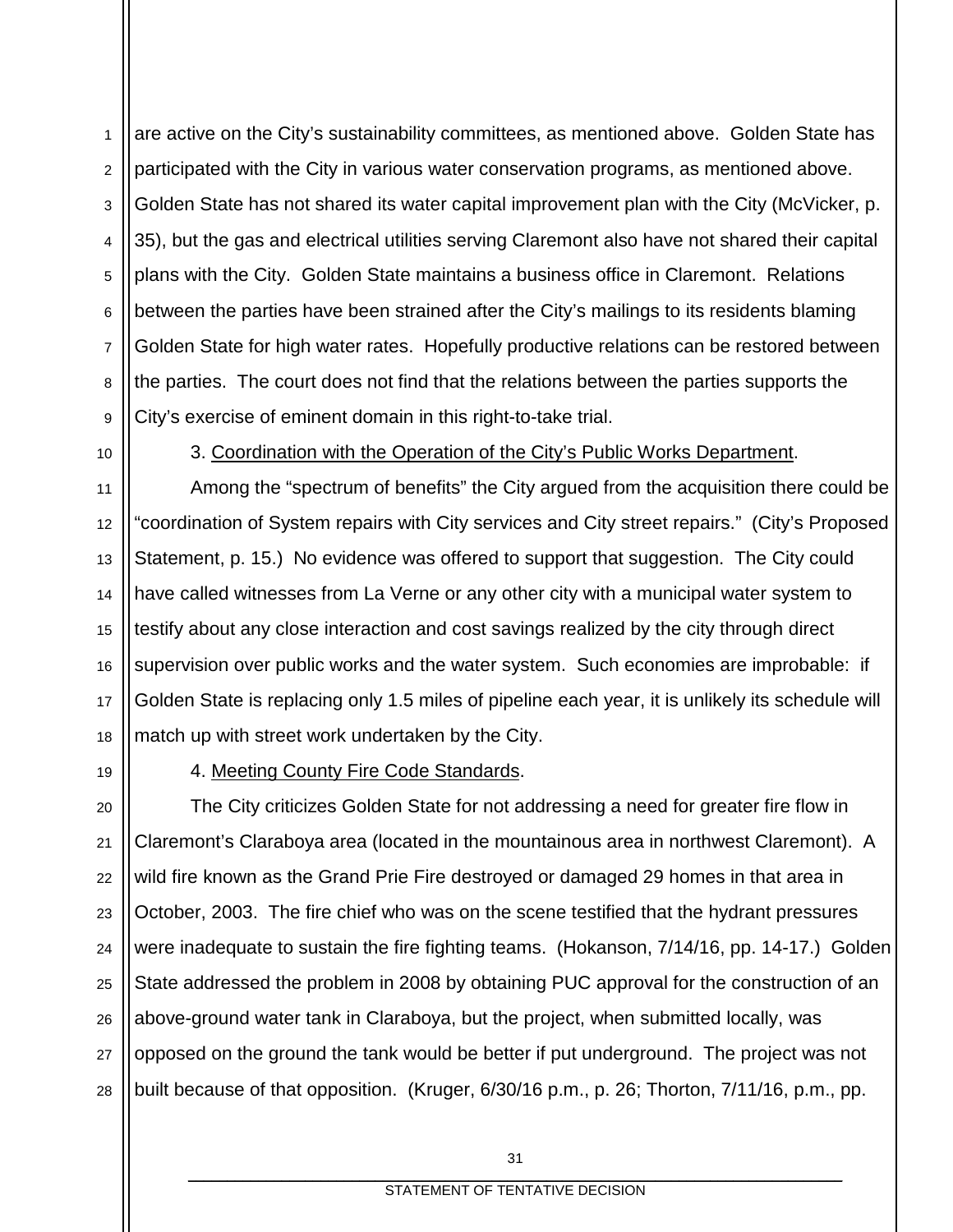63-64.) However, the fire flow in Claraboya does meet Los Angeles County Fire Department standards for the single family residences that exist or may be permitted in Claraboya.

#### **C. CITY'S CLAIMS THAT MUNICIPAL OWNERSHIP IS NECESSARILY SUPERIOR:**

The court has reviewed the evidence offered re Golden State's performance with respect to water quality, reliability, service, rates and levels of capital investment. Golden State has rebutted any statutory presumption that the City's acquisition of the Claremont Water Assets is "a more necessary public use" as to those measures.

10 12 13 14 15 16 The City, however, is arguing, or seems to be arguing, that municipal control of the water company is per se superior to private ownership regulated by the PUC. That is a dubious proposition because it implies that any investor-owned utility, no matter how well run, can be obtained by eminent domain, assuming the public entity will pay fair compensation, because "local control" is inherently better than the process that the Legislature has imposed to regulate the rates, practices and investment decisions of investor-owned utilities.

This is, at bottom, a political question and not one that can be framed and decided on a statutory basis of whether municipal ownership is always "a more necessary public use" than private ownership of a water company regulated by the PUC.

20

17

18

19

21

22

23

24

25

1

2

3

4

5

6

7

8

9

11

The court will nonetheless make limited comments to address the City's contentions.

1. Transparency and Competency in Water System Decision-Making.

The City makes the argument that the acquisition of an investor-owned utility is "a more necessary public use" because the water rates and level of capital investment decided in a public forum by an elected City Council is "more transparent" than the decisions that are made by the professional managers of the investor-owned utility regulated by the PUC.

26 27 28 There will be greater transparency as to water issues, the City argues, because final decisions will be made in Claremont by the City Council sitting in public session. The Ralph M. Brown Act (Gov. Code section 54950.5, et seq.) requires the City Council to allow public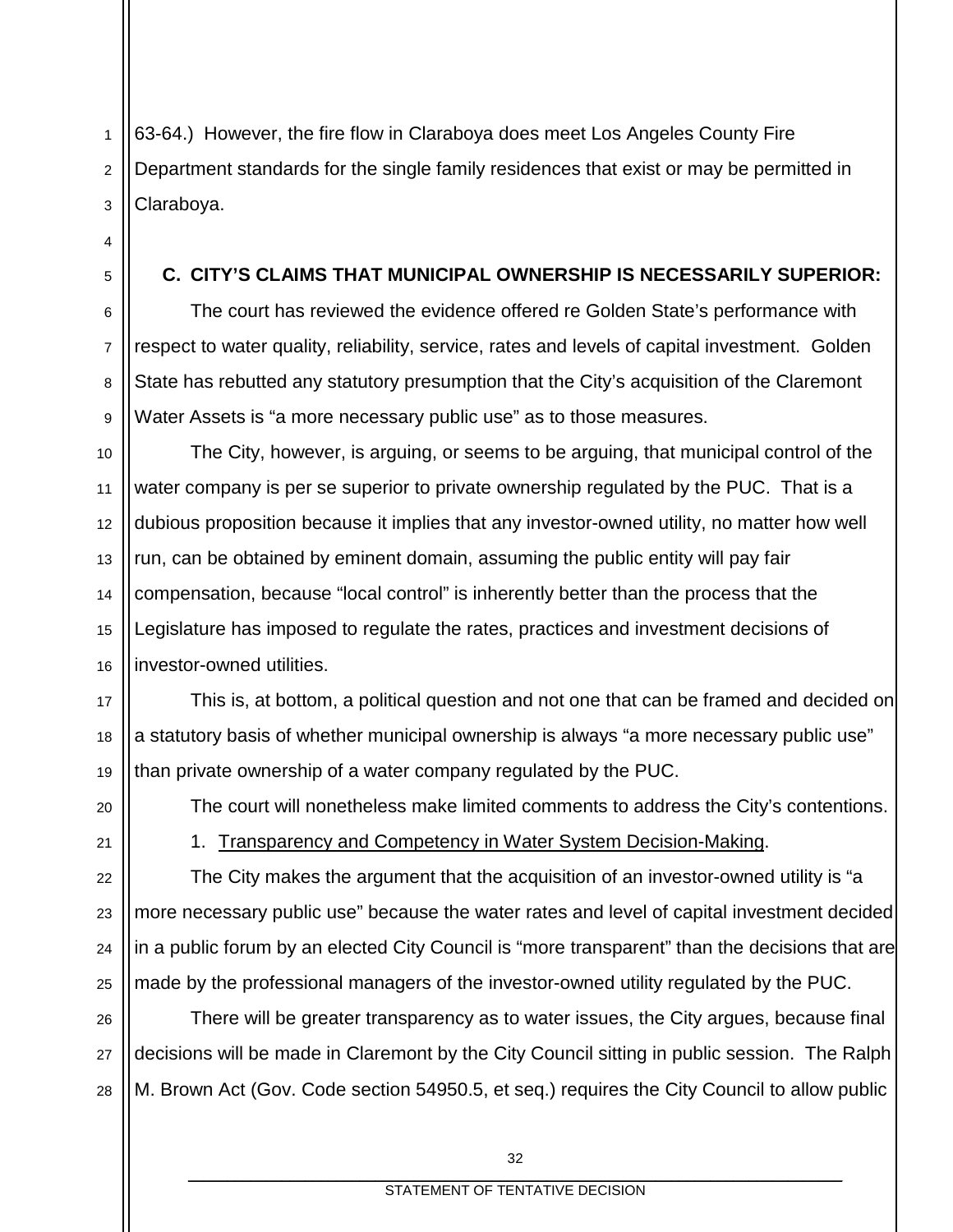1 2 3 4 5 6 7 8 comment before it makes its final decisions. And water system investments improvements having land use impacts will be analyzed under the California Environmental Quality Act (CEQA) (Pub. Res. Section 21000 et seq.). And rate setting decisions are subject to Prop. 218 (Cal. Const. Art. XIII D, section 6(b)(1) ("Revenues derived from the fee or charge shall not exceed the required to provide the property related service."). (The City's case is not helped by the testimony of its expert that local decision-making in Claremont is particularly appropriate because the City has a "high percentage of people with analytical skills and high-level degrees." Weissman, 7/8/16 a.m., p. 81.)

9 10 11 12 13 14 15 Golden State's decision-making, particularly about capital investments and water rates, are not made at the local level. They are proposed by the company's professional managers and reviewed and approved in accordance with the PUC procedures. The company's proposals are presented as applications for approval, are vetted by the PUC's staff and considered at hearings conducted by hearing officers or a Commission member meeting probably in San Francisco. The applications are scrutinized and often challenged by the Office of Ratepayer Advocates (ORA).

16 17 18 19 While the rate applications are public, and the hearings are open to the public, the PUC's procedures admittedly are not tailored for participation by individual rate payers. Claremont water users do not have an opportunity to provide effective input to PUC proceedings.

20 21 22 23 24 25 26 27 The Legislature rather than Golden State, however, put in place the PUC procedures, and those procedures are intended to regulate the monopolistic structure of utility service. The overriding concern for the Legislature was the effectiveness of the regulation rather than local participation in decision-making. The City has not demonstrated that Golden State's decisions in its management of the Claremont water system are less than competent. The issue is put in perspective by the testimony of John A. Bohn, a former PUC Commissioner, who was during his tenure the designated "Water Commissioner." Speaking of local decision-making, Bohn testified: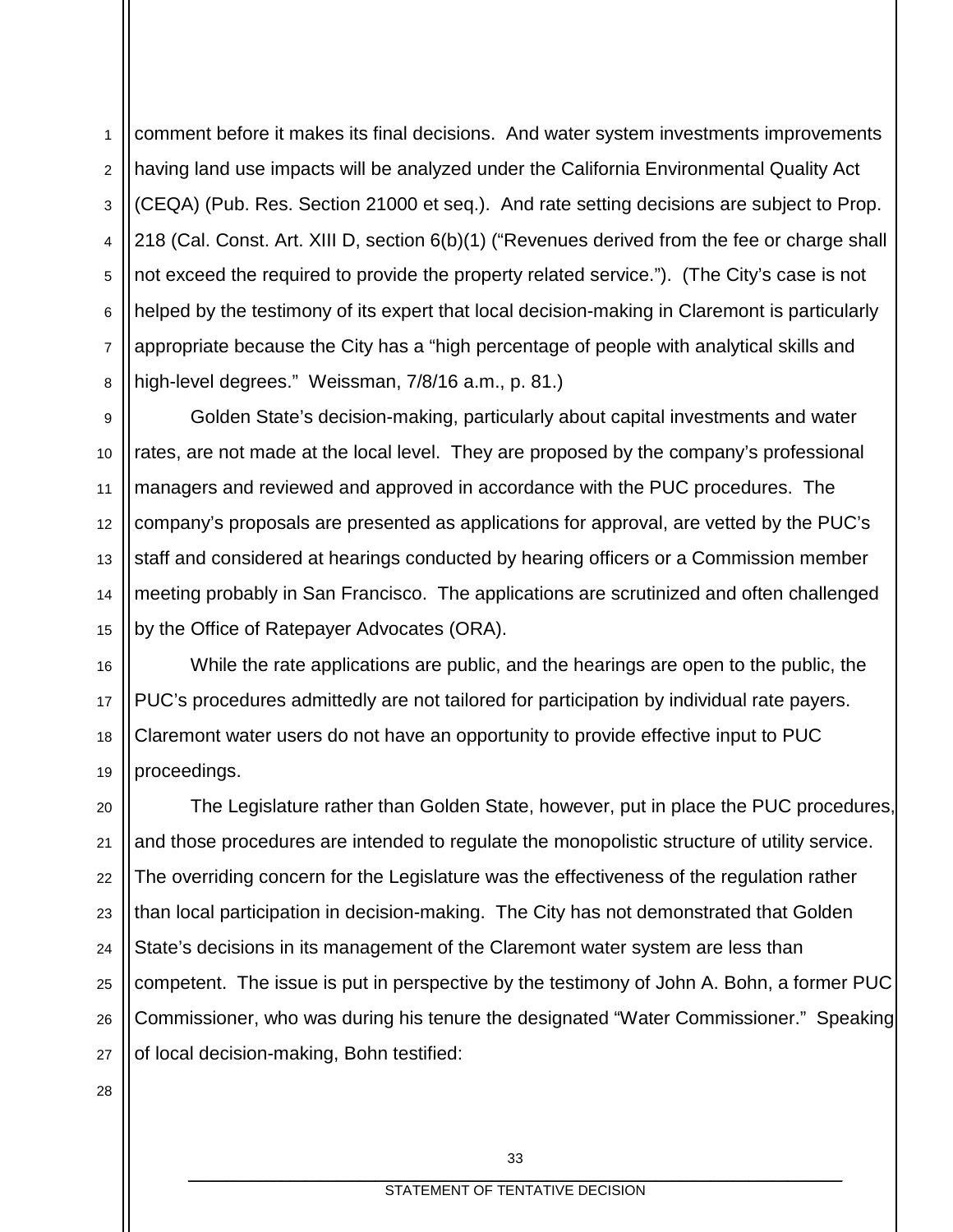**What happens is that in the case of the localities, the price of water becomes the all-consuming concern of the public. And whether or not it is …you've got to look into the future. [] And so it may well be that the prices are high locally, but that in the judgment of experts is necessary to protect the infrastructure going forward. And it may not be popular, but it may well be necessary. And the price is much more visible than the infrastructure, which tends to be hidden under the ground.** The same state of the state (Bohn depo., p. 67.)

The court does not find that escaping from the procedures that are designed for the PUC regulation of investor-owned utilities supports the exercise of eminent domain power to acquire an investor-owned water utility.

11

1

2

3

4

5

6

7

8

9

10

12

13

14

15

16

22

28

2. Ex Parte Communications.

The City spent trial time describing complaints about and proposed legislation to require self-reporting of ex parte communications between utility lobbyists and PUC Commissioners. The City's expert, however, admitted that the complaints about the ex parte communications did not involve Golden State "or any of the water companies." (Weissman, 7/8/16 a.m., p. 55.)

17 18 19 20 21 The likelihood of ex parte communications are much greater at the City level. Council members are expected to be available outside of public hearings to discuss matters coming before the Council with residents. The Council members will also likely communicate frequently with the City employees who manage a municipally owned water system.

3. Rate Setting by Region.

23 24 25 26 27 The PUC has established Region 3 to include nine geographically separated water systems that are owned and operated by Golden State. Claremont is one of the nine water systems in Region 3. The PUC sets a single rate of return for Region 3, meaning that the basic water usage rates are the same in each of the nine water systems. The City argues that the rate of return that Golden State earns from operating the Claremont water system is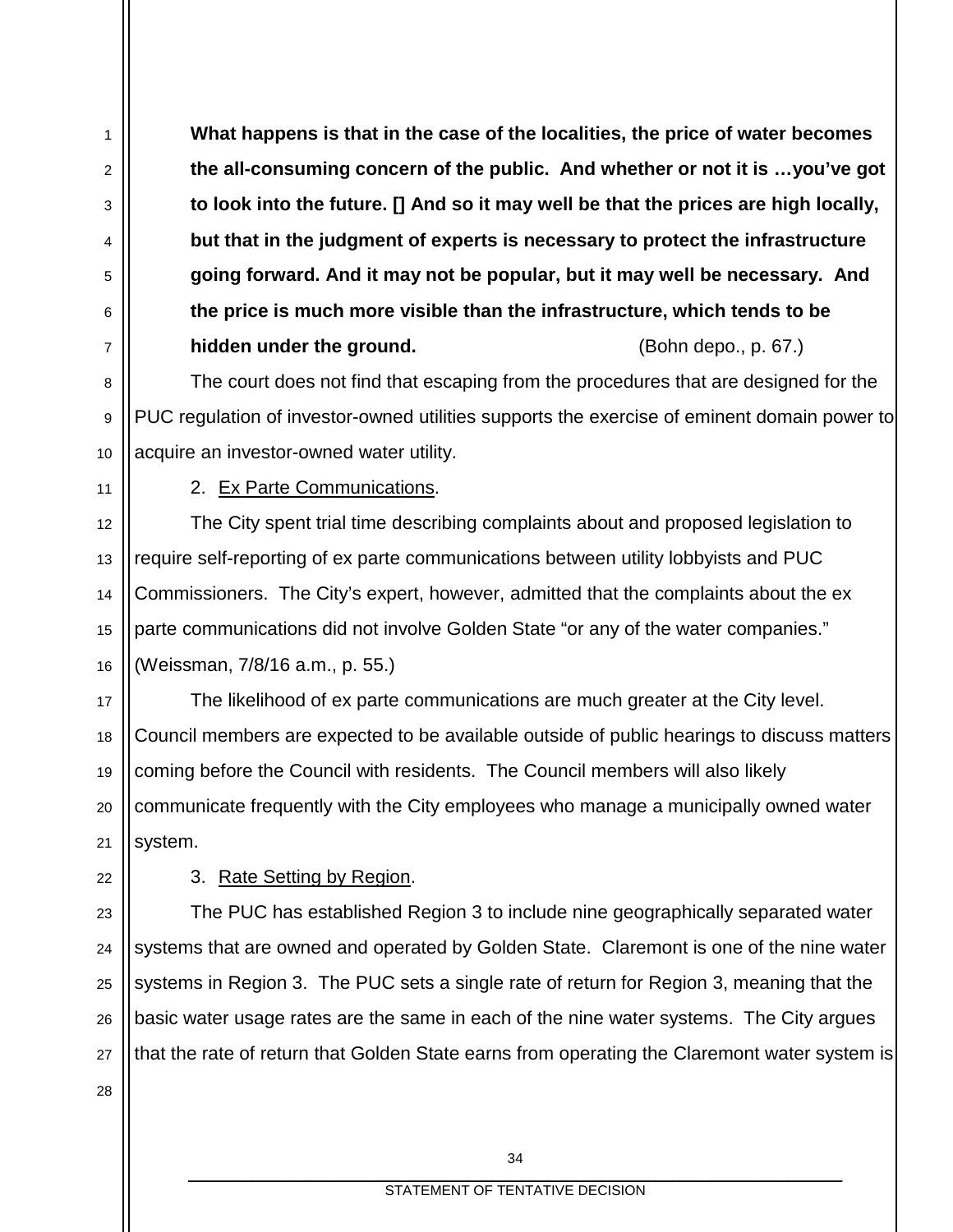1 2 higher than the average return for Region 3 and that, therefore, Claremont rate payers are "subsidizing" other water systems in Region 3.

3

4 5 6 7 8 9 10 11 12 13 The court has examined the evidence to determine if this claim is true, and, if it is, to determine what is the degree of subsidy and whether the subsidy is always unfavorable to Claremont rate payers. The parties introduced during the trial numerous charts to summarize voluminous underlying business records. The court, to address this issue, has studied Exhibit 1242-0003. That Exhibit, a bar chart, purports to provide for the past five years the following: (1) the Commission authorized rate of return for Region 3; (2) the actual rate of return for Region 3; and (3) the rate of return for Claremont. Rate of Return refers to the undepreciated value of the used and useable assets that are devoted to operating a particular water system. Golden State typically outperforms the PUC authorized rate of return, so the actual rate of return is the appropriate comparison rather than the authorized rate of return. The court's calculation is provided in the following tabulation.

| 15 | <b>YEAR</b>      | Actual R of R: Reg. 3 | R of R Claremont | Difference: 3-2 |
|----|------------------|-----------------------|------------------|-----------------|
| 16 | 2014             | 10.41%                | 11.26%           | 0.85%           |
| 17 | $\ $ 2013        | 14.69%                | 15.32%           | 0.63%           |
| 18 | $\parallel$ 2012 | 11.55%                | 11.06%           | (0.49)%         |
| 19 | 2011             | 12.08%                | 13.13%           | 1.05%           |
| 20 | 2010             | 10.55%                | 5.57%            | (4.98)%         |

21

14

22 23 24 25 26 27 28 The tabulation exposes that, in the five year period 2010-2014, Claremont overall benefitted from the rate of return established by the PUC for Region 3. In three of the five years the Claremont water system earned a higher return than average in Region 3, but in the two remaining years the rate of return in Claremont significantly underperformed the average. Claremont had a net gain over the five years. The court cannot determine whether a monetary gain accrued to the Claremont water system because revenue figures are not provided on the exhibit. However, the City's argument that Claremont ratepayers subsidize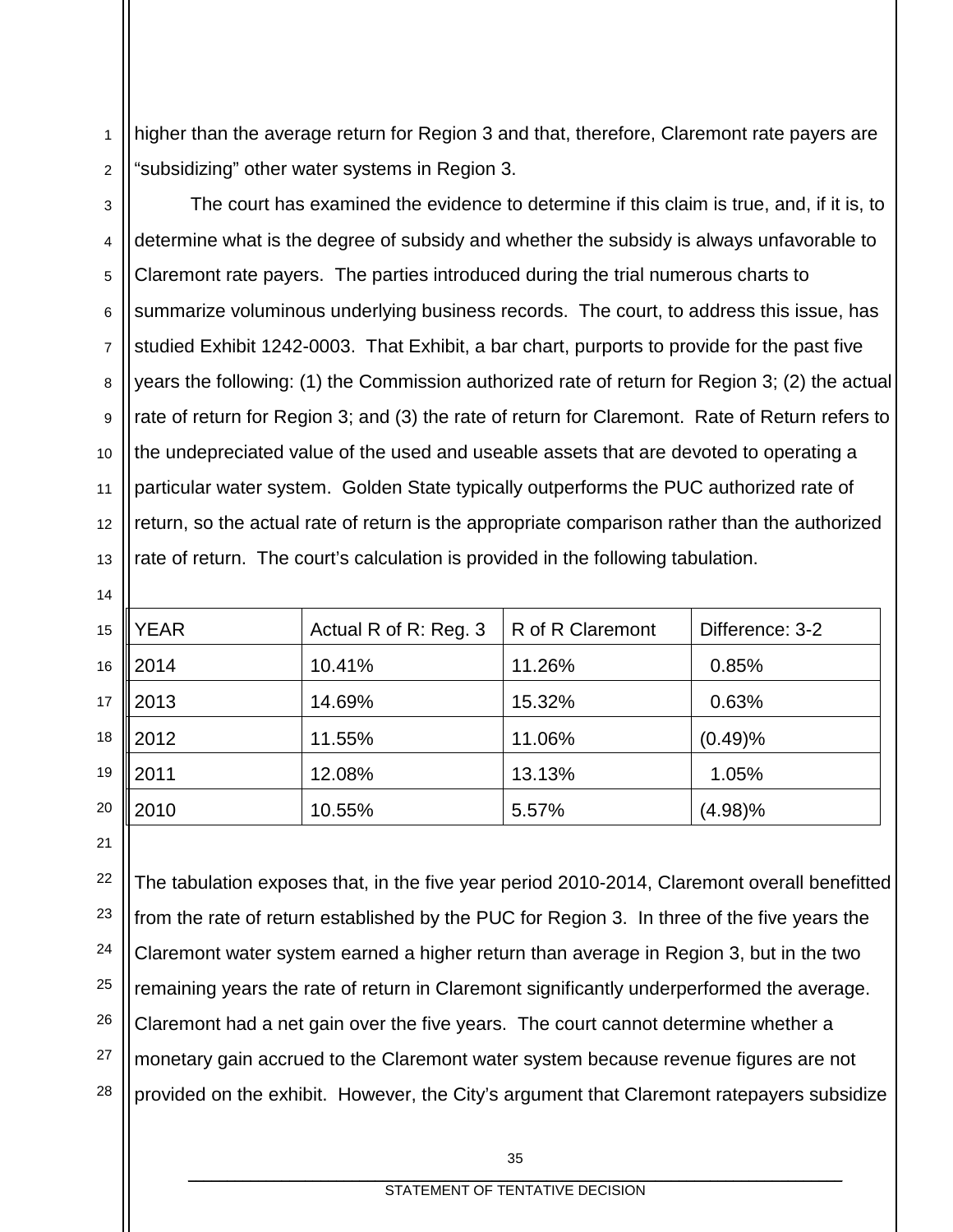1 2 Golden State's investments made in other water districts in Region 3 does not appear to be supported by the evidence.

3

4. Water Rates and Income Taxes.

4 5 6 7 The City argues that the taking is "a more necessary public use" because the City as the owner of a municipal water system will not have to set water rates at a level to earn a profit, as does an investor-owned utility. Nor will the City have to pay state and federal income taxes, as would an investor-owned utility.

8 9 10 11 12 13 14 The court does not agree with the premise that an eminent domain acquisition of a private utility provides a benefit because the utility under municipal operation will not pay state or federal income taxes. The tax loss caused when income taxes are avoided is merely shifted to other taxpayers and they pay more in taxes; tax avoidance is a cost of the acquisition. (Hanemann 6/28/16 a.m., pp. 86-88; Exh. 708.) The same observation is true for property taxes that are avoided through a municipal acquisition of an investor-owned water utility.

15 16 17 18 19 20 21 22 23 The City also argues that the higher rates paid by water users, for the purpose of financing the eminent domain taking, is not a detriment because the water rates are being used to purchase a valuable asset. (City's Proposed Statement, pp. 36-37.) This is circular reasoning. Public acquisition by eminent domain cannot be justified by the fact that, after fair compensation is paid, the public entity will own a valuable asset. If that were the case, public acquisition could always be justified. The statutory scheme instead requires that the acquisition be "required" in "the public interest and necessity" and be "a more necessary public use." The public acquisition must provide a significant public benefit apart from the value of the assets that are paid for in the eminent domain process.

24

25

26

# **NO EVIDENCE WAS OFFERED TO ACQUIRE THE BILLING SYSTEM BY EMINENT DOMAIN:**

27 28 In its answer Golden State alleged that its computerized billing system is not identified to the Claremont water system and, therefore, is not subject to being taken by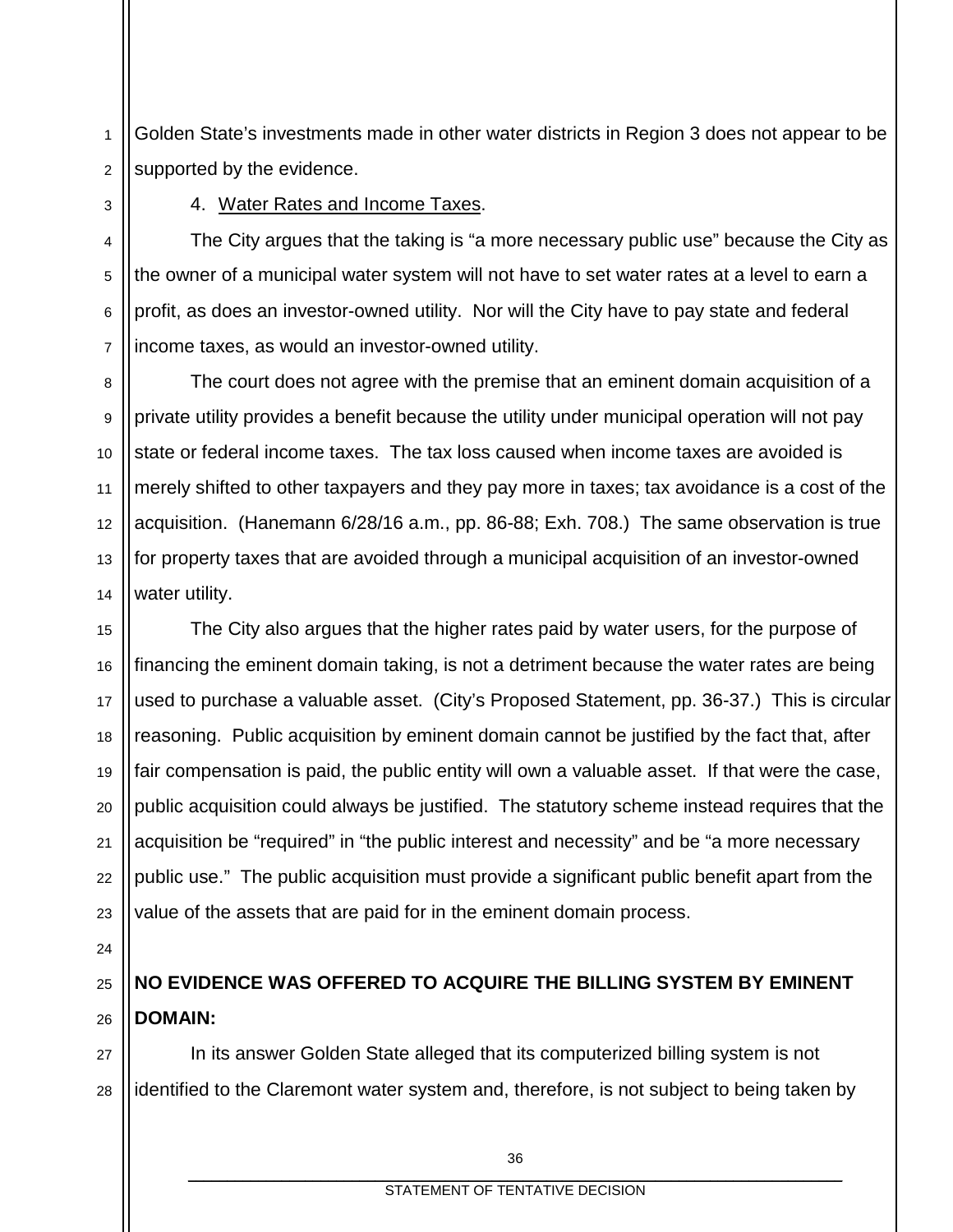2 3 eminent domain. The City offered no proof that taking the billing system was "required" in the "public interest and necessity." The court adopts the following finding from Golden State's Proposed Statement, filed 8/5/16, p. 49:

"The City's First Amended Complaint seeks to take Golden State's 'customer billing and record keeping software.' … Golden State's customer billing and record keeping software is one package for the entire company; it is not separable. [Kruger, 6/30/16 a.m., pp. 23-25.] The data concerning customers in the Claremont system could be printed out and provided to the City, rather the City taking Golden State's entire customer billing system. [Id., p. 27.]"

### **PREPARATION OF JUDGMENT:**

The Court shall grant judgment for defendant Golden State Water on the First Amended Complaint for Eminent Domain.

The court requests that the Golden State's counsel prepare, serve, and lodge a form of Judgment that is consistent with this Statement of Tentative Decision within five court days. Petitioners shall have ten days to serve and file objections to the proposed Judgment. Petitioners, should they wish, may prepare an alternate form of Judgment.

The court will not sign or revise the proposed Judgment until the parties have had an opportunity within the next 15 days to suggest modifications and proposals to this Statement of Tentative Decision under CCP section 632 and CRC Rule 3.1590.

22 23 24 The parties are directed to retrieve (and retain in their offices for any post-judgment proceeding) the boxes and binders containing the exhibits that were delivered to the court for the trial once the Judgment is signed.

25

//

//

//

//

1

4

5

6

7

8

9

10

11

12

13

14

15

16

17

18

19

20

- 26 27
- 28